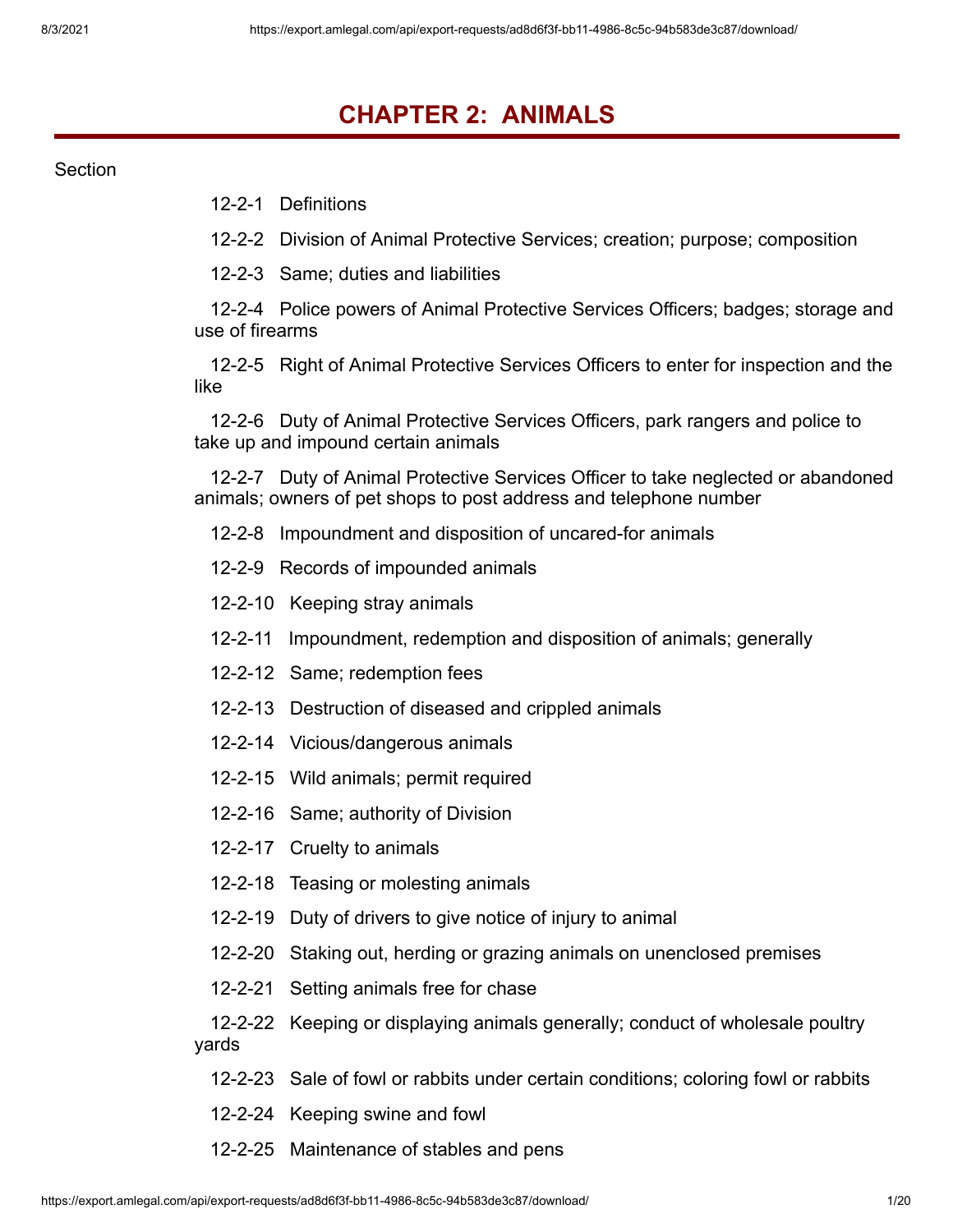- 12-2-26 Killing squirrels or song birds; robbing nests
- 12-2-27 Urban beekeeping
- 12-2-28 Dead animals
- 12-2-29 Licensing and inoculation of dogs generally
- 12-2-30 Livestock permit
- 12-2-31 Keeping of dogs; application for dog license

12-2-32 License tax for dogs; license tax due date; penalties; receipt to constitute license

12-2-33 Same; display, renewal and replacement of license tag

12-2-34 Same; license tax deemed debt to city; right of city to sue for recovery of tax

12-2-35 Exemption of certain animals from licensing and inoculation requirements

12-2-36 Permitting dogs in public without license and rabies vaccination tag; failure to obtain dog license; redemption of animals taken up because of lost tags

12-2-37 Animal traps available to public

12-2-38 Confinement, observation and disposition of suspected rabid or hydrophobic dogs and dogs which have bitten people

- 12-2-39 Public nuisances
- 12-2-40 Restraint of dogs

12-2-41 Keeping dogs that chase or bark; permitting female dogs in heat to run at large

- 12-2-42 Violations of chapter; notice
- 12-2-43 Same; penalties
- 12-2-44 Bird sanctuary

#### *Cross-reference:*

*Animals turned out into cemeteries, see § 6-4-4*

*Regulation of parades, see Title 11, Chapter 2*

#### *Editor's note:*

*Section 1 of Ord. No. 2199, adopted June 14, 1990, deleted former Ch. 2 in its entirety and enacted a new Ch. 2 in lieu thereof. The former chapter contained §§ 12-2-1—12-2-27.1, 12-2-28—12-2-42, which pertained to similar subject matter and derived from Code 1971, §§ 5-1, 5-3, 5-5—5-12.1, 5-16 —5-20, 5-22—5-26, 5-30—5-35.1, 5-35.3, 5-36, 5-37, 5-39 and the following ordinances:*

| Ord. No. | <b>Date</b>     | <b>Section</b>                 |
|----------|-----------------|--------------------------------|
| 796      | $7 - 13 - 1978$ |                                |
| 1074     | $3 - 12 - 1981$ | $\sqrt{2}$<br>$\cdot$ , $\sim$ |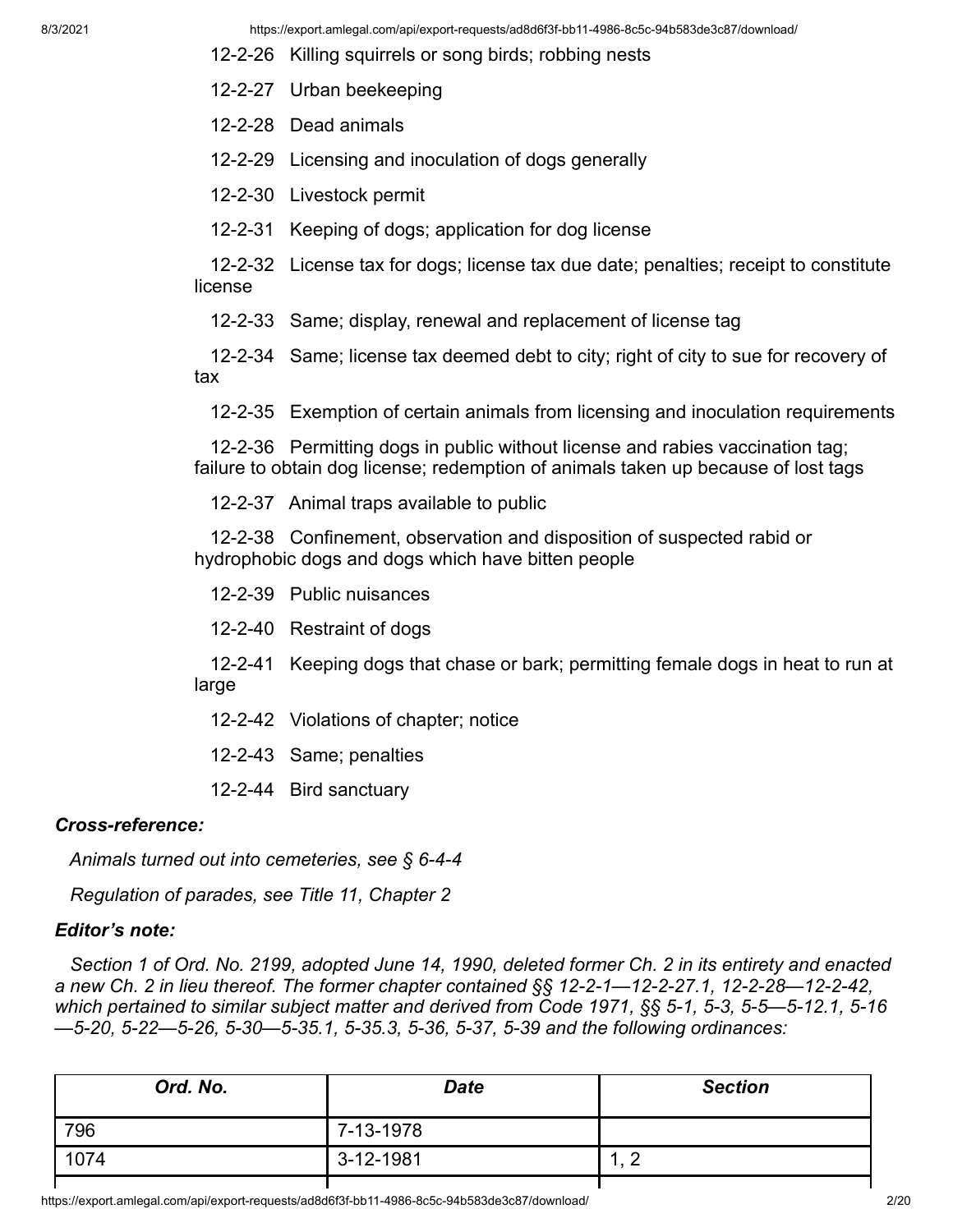8/3/2021 https://export.amlegal.com/api/export-requests/ad8d6f3f-bb11-4986-8c5c-94b583de3c87/download/

| 1147  | 11-12-1981 | 1, 2    |
|-------|------------|---------|
| 1165A | 8-21-1989  |         |
| 1233  | 12-9-1982  | 2       |
| 1348  | 12-1-1983  | $1 - 3$ |
| 1417  | 6-14-1984  | $1 - 4$ |
| 1501  | 6-6-1985   |         |
| 1910  | 10-20-1988 | 1, 2    |
|       |            |         |

### *Statutory reference:*

*Regulation of domestic animals, see G.S. 160A-186*

# **SEC. 12-2-1 DEFINITIONS.**

For the purpose of this chapter, the following definitions shall apply unless the context clearly indicates or requires a different meaning.

#### *Aggressive animal.*

(1) An animal, when not on the owner's or keeper's real property, that attacks or attempts to attack a person without provocation and which attack does not result in severe injuries; or

(2) An animal that, on more than one occasion, and when not on the owner's or keeper's real property, attacks livestock or other domesticated animals causing minor injury of that livestock or other domesticated animals.

*Animal.* Any living, vertebrate creature, domestic or wild.

*Attack by an animal.* Any assault or battery by an animal upon a person or domestic animal, to include biting, felling or toppling, tearing of clothing, provoking flight to escape attack or any other act which could reasonably cause any injury to the person or domesticated animal.

*Bite of an animal.* Any seizing, gripping or grasping, no matter how slight or momentary, by an animal between its jaws the body parts of a person or domestic animal, so as to cause physical injury to the person or domestic animal. This does not include the playful behavior by an animal that is welcomed and not likely to cause any injury, fear or harm to the person or animal.

#### *Dangerous animal* or *vicious animal.*

(1) An animal, whether or not on the owner's or keeper's real property and without provocation, that kills or inflicts severe injuries to a person;

(2) An animal that is owned or harbored primarily or in part for the purpose of fighting, or an animal trained for fighting;

(3) An animal that leaves the owner's or keeper's real property and approaches a person in a vicious or terrorizing manner and in an apparent attitude of attack, that causes the person to be killed or sustain severe injuries; or

(4) An animal that has been ruled "potentially dangerous" and subsequently attacks again, causing injury.

*Division.* The Division of Animal Protective Services, unless otherwise specifically designated.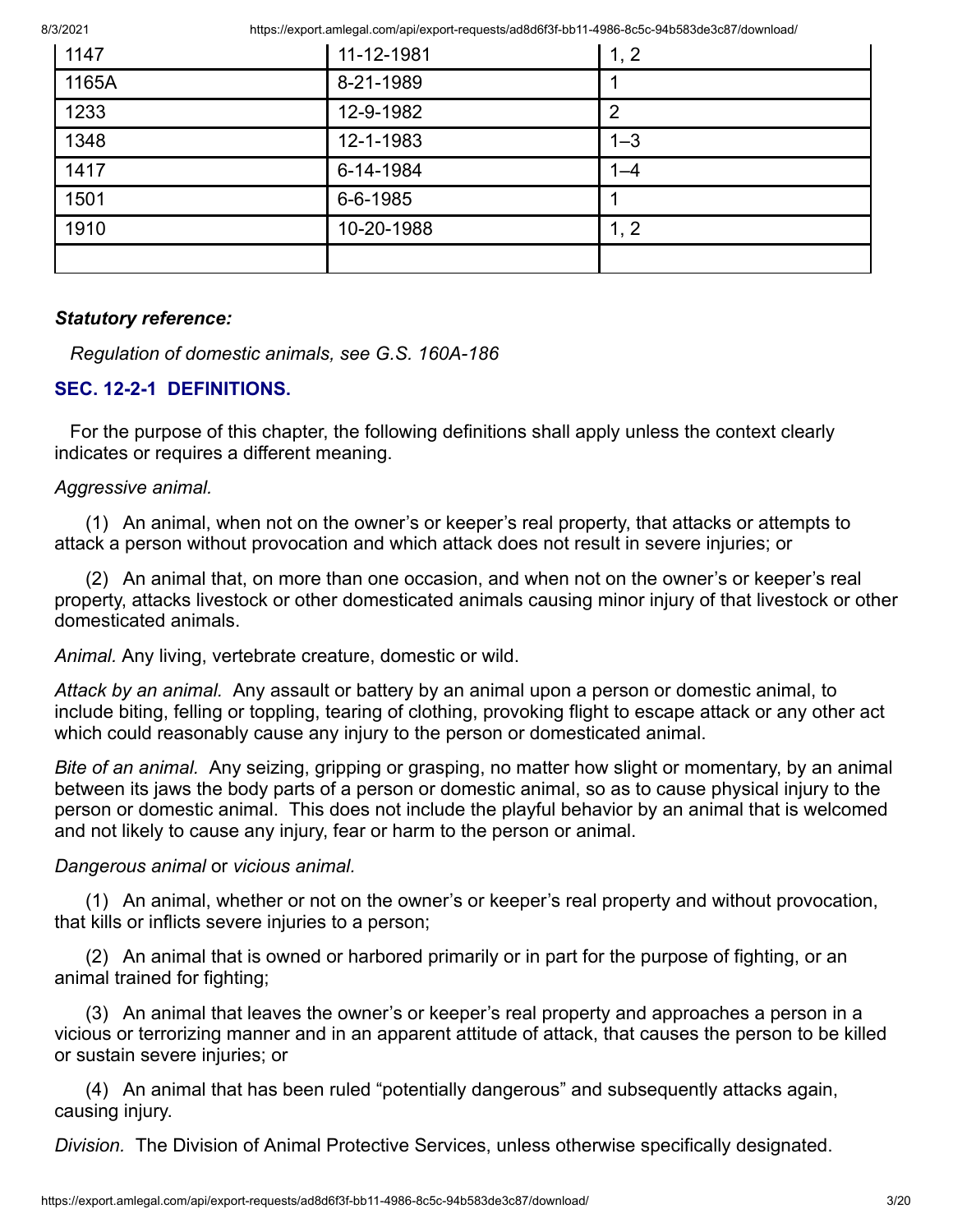*Domesticated.* Any animal kept, cared for, sheltered, fed or harbored for use as a pet, work or as a source of food, including but not limited to cats, cows, dogs, fowl, horses, sheep and domesticated wild animals.

*Impounded.* Having been received into the custody of the Division or any authorized representative thereof.

*Inoculation* or *inoculation against rabies.* The vaccination or inoculation of a dog or cat with an antirabic vaccine approved by the United States Bureau of Animal Industry, the State Department of Agriculture and the State Board of Health at such time or times as shall be required by the General Statutes, State Board of Health and/or the Local Health Director, as defined in G.S. 130A-185.

*Livestock.* Any and all animals domesticated or nondomesticated commonly found on a farm, to include but not be limited to cattle (of any type), horses, goats and any sheep but not including any such animal otherwise regulated in this chapter.

(Ord. No. 98-132, § 1, passed 10-8-1998)

*Owner.* Any person, group of persons or any entity possessing, keeping, having charge of, sheltering, feeding, harboring or taking care of any animal covered by this chapter.

*Owner's or keeper's real property.* Any real property owned or leased by the owner or keeper of the animal, not including any public right-of-way or a common area of a condominium, apartment complex or town house development.

*Pet.* A domesticated animal kept for pleasure rather than utility. Pets include but are not limited to birds, cats, dogs, fish, hamsters and mice.

Potentially dangerous animal.

(1) An animal, whether or not on the owner's or keeper's real property, and without provocation, that inflicts a bite on a person and causes severe injuries to the person;

(2) An animal that killed or severely injured the domesticated animals of another when not on the owner's or keeper's real property and without provocation; or

(3) An animal, when not on the owner's or keeper's real property and without provocation, that in a vicious or terrorizing manner approaches another person in an apparent attitude of attack.

*Running at large* or *stray.* Any animal which does not wear a tag or other emblem, or which has not been vaccinated as required by this chapter or applicable state law or which is not cared for or harbored or maintained according to the provisions of this chapter or other applicable state law.

*Severe injury.* Any physical injury that results in broken bones or disfiguring lacerations or requires cosmetic surgery or hospitalization.

*Wild animal.* Any animal occurring or growing in a natural state, not domesticated, cultivated or tamed; having an uncivilized, barbarous or savage mannerism.

(Ord. No. 2199, § 1, passed 6-14-1990; Ord. No. 09-02, § 1, passed 1-5-2009; Ord. 15-063, passed 11-12-2015)

#### **SEC. 12-2-2 DIVISION OF ANIMAL PROTECTIVE SERVICES; CREATION; PURPOSE; COMPOSITION.**

(A) The presence of any stray animal, as herein defined, within the corporate limits of the city is hereby declared to be a public nuisance. Such animals are a threat to the health of the community and to the safety of persons and property alike.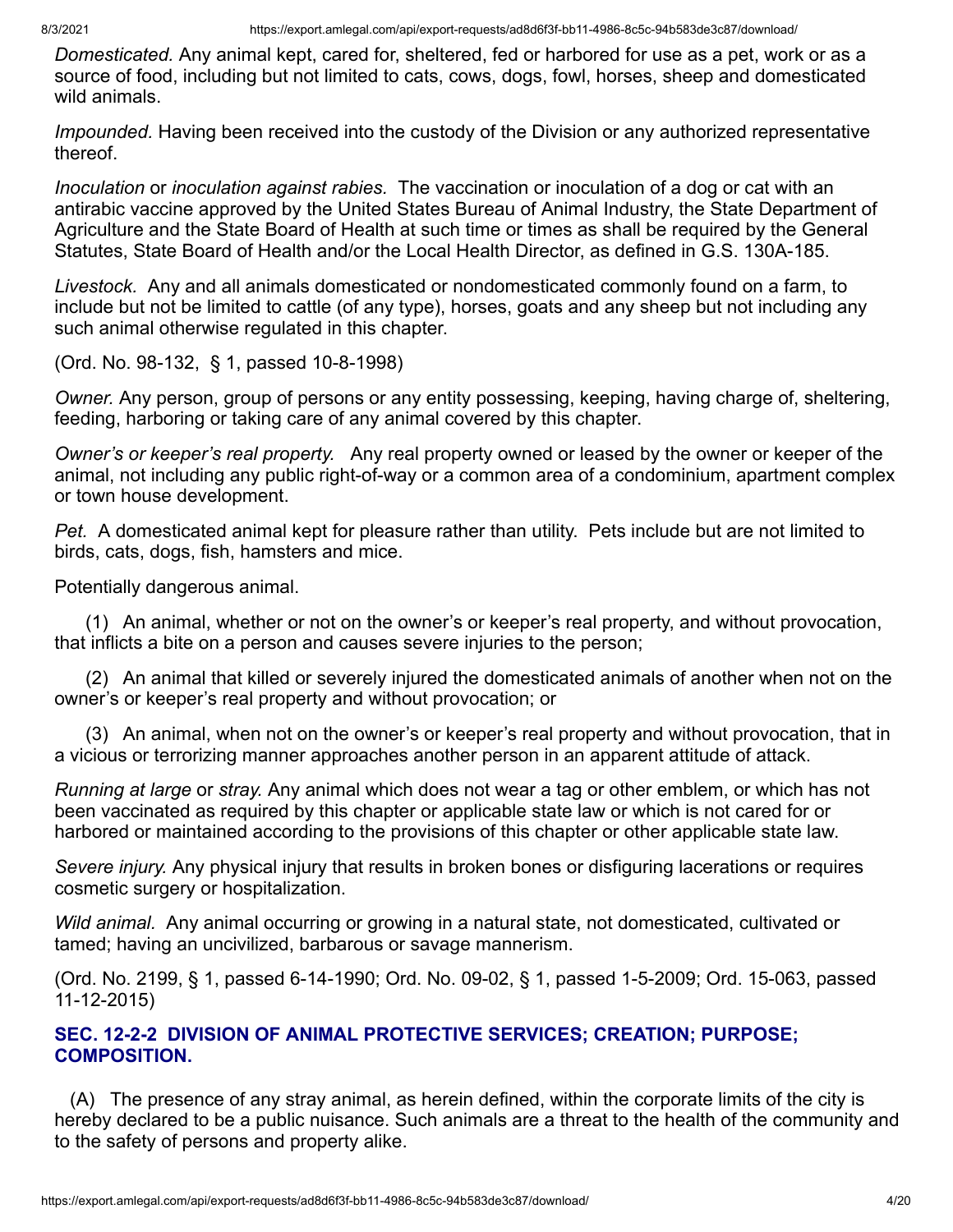(B) In order to abate this problem, there is hereby created the Division of Animal Protective Services of the city, which shall be composed of an Animal Protective Services Officer appointed by the City Manager to serve as head of the Division and such other employees as the City Council shall deem necessary.

(Ord. No. 2199, § 1, passed 6-14-1990; Ord. 15-063, §§ 2, 5, passed 11-12-2015)

### *Cross-reference:*

*Public nuisances, see § 12-2-39*

# **SEC. 12-2-3 SAME; DUTIES AND LIABILITIES.**

(A) The Division of Animal Protective Services shall be charged with the responsibility of:

(1) Seeing that all dogs in the city are duly licensed and adequately inoculated against rabies;

(2) Cooperating with the Health Director and county health officers and assisting in the enforcement of the laws of the state with regard to the control of animals and especially with regard to the vaccination of dogs against rabies and the confinement or leashing of vicious dogs (without limiting the foregoing, reference is particularly made to the state laws as set out and contained in G.S. 67-1 through 67-29 and 106-304 through 106-405);

(3) Investigating all complaints with regard to animals covered by this chapter;

(4) Making such canvasses of the city, including the homes in the city, as it deems necessary for the purpose of ascertaining that all dogs are properly licensed and that all dogs are vaccinated against rabies;

(5) Enforcing within the city all of the state laws and ordinances enacted by the city for the care, control and custody of animals covered by this chapter;

(6) Supervising and being in charge of the city's animal shelter; and

(7) Receiving applications for and issuing license for all dogs.

(B) Except as may otherwise be provided by statute or local law or ordinance, no officer, agent or employee of the city charged with the duty of enforcing the provisions of this chapter or other applicable law shall be personally liable for any damage that may accrue to persons or property as a result of any act required or permitted in the discharge of these duties, unless he or she acted with actual malice.

(Ord. No. 2199, § 1, passed 6-14-1990; Ord. 15-063, § 2, passed 11-12-2015)

# **SEC. 12-2-4 POLICE POWERS OF ANIMAL PROTECTIVE SERVICES OFFICERS; BADGES; STORAGE AND USE OF FIREARMS.**

(A) In the performance of their duties, the Animal Protective Services Officer and employees of his or her division shall have the power, authority and immunity as referred to in G.S. 15A-404 in regard to enforcing the provisions of this Code and the general statutes of which relate to the care, treatment and impounding of animals and detaining persons for violations of such provisions.

(B) Each such person while performing his or her respective duties shall wear a metallic badge of a size and design to be determined by the City Manager.

(C) The Animal Protective Services Officer and his or her authorized representatives shall be authorized to store at the animal shelter or carry in Division vehicles firearms approved for use by the City Manager and use such firearms when necessary to enforce sections of this chapter or other applicable law for the control of wild, vicious or diseased animals.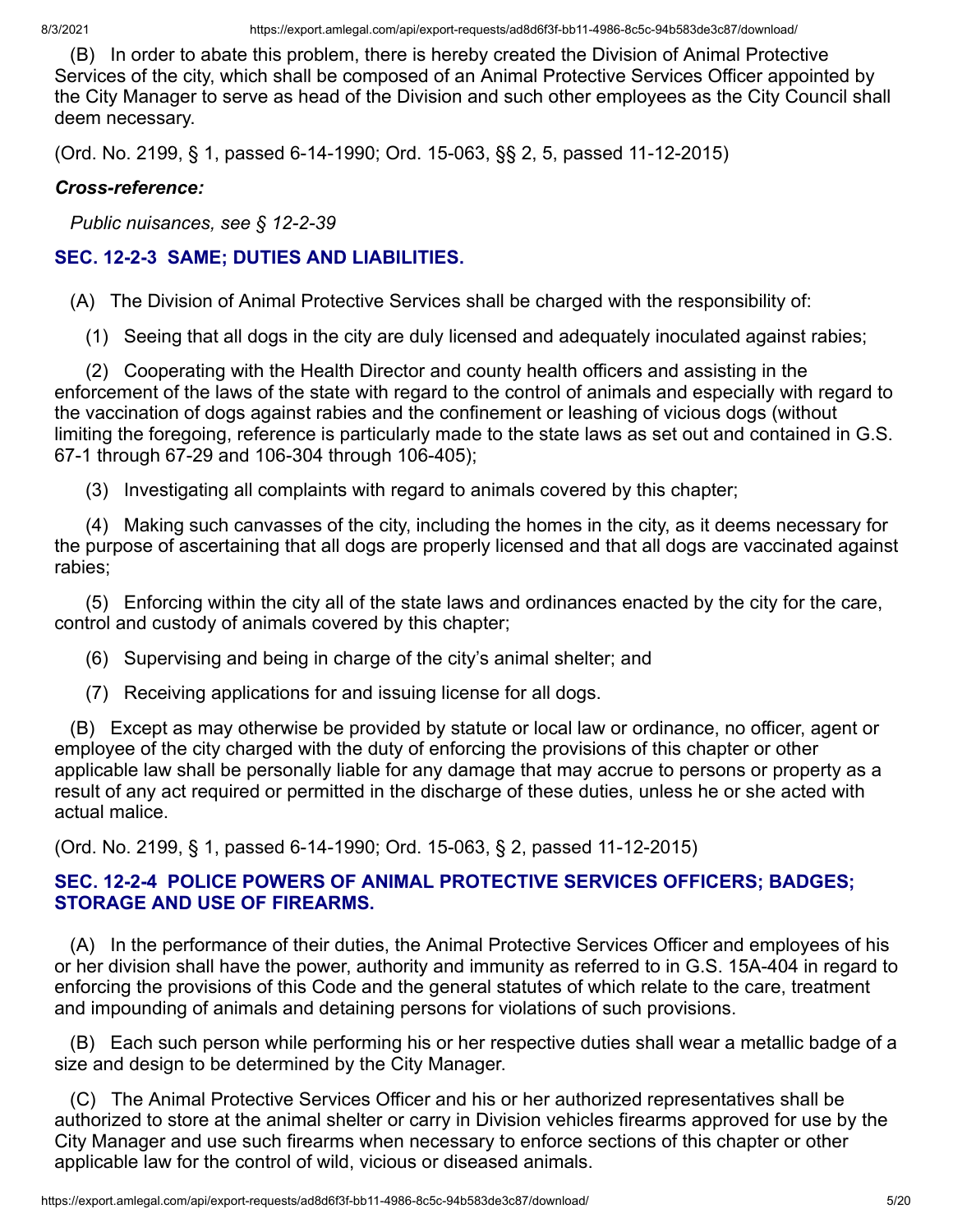(Ord. No. 2199, § 1, passed 6-14-1990; Ord. 15-063, §§ 4, 5, passed 11-12-2015)

# **SEC. 12-2-5 RIGHT OF ANIMAL PROTECTIVE SERVICES OFFICERS TO ENTER FOR INSPECTION AND THE LIKE.**

(A) Whenever it is necessary to make an inspection to enforce any of the provisions of or perform any duty imposed by this chapter or other applicable law, or whenever the Animal Protective Services Officer or his or her authorized representative has reasonable cause to believe that there exists in any building or upon any premises any violation of the provisions of this chapter or other applicable law, the Animal Protective Services Officer or his or her authorized representative is hereby empowered to enter the property at any reasonable time to inspect the same and perform any duty imposed upon the Animal Protective Services Officer or his or her representative by this chapter or other applicable law, but only if the consent of the occupant or owner or the property is freely given or a search or inspection warrant is obtained as hereafter provided:

(1) If the property be occupied, he or she shall first present proper credentials to the occupant and request entry, explaining his or her reason therefor;

(2) If the property be unoccupied, he or she shall first make reasonable effort to locate the owner or other person having charge or control of the property, present proper credentials and request entry, explaining his or her reasons therefor; and

(3) If the entry is refused or cannot be obtained because the owner or other person having charge or control of the property cannot be found after due diligence, the Animal Protective Services Officer or his or her authorized representative shall obtain a warrant to conduct a search or inspection of the property.

(B) Notwithstanding any other provision of this chapter, the Animal Protective Services Officer or his or her authorized representative shall have the authority to enter upon any property to enforce the provisions of this chapter or other applicable state law if a violation of the law is being committed in the presence of such officers of the Division. "Committed in the presence of such officers of the Division" shall not be construed to refer to any alleged violation of this chapter or other applicable law which is committed within any building or other enclosed structure unless the officer is also lawfully within the building or enclosed structure.

(Ord. No. 2199, § 1, passed 6-14-1990; Ord. 15-063, §§ 4, 5, passed 11-12-2015)

### **SEC. 12-2-6 DUTY OF ANIMAL PROTECTIVE SERVICES OFFICERS, PARK RANGERS AND POLICE TO TAKE UP AND IMPOUND CERTAIN ANIMALS.**

(A) It shall be the duty of the Animal Protective Services Officer or his or her authorized representatives to take up and impound in the animal shelter, and it shall be the duty of members of the Police Department on duty during the hours when the animal shelter is open to take up and immediately deliver to the Division or to notify the Division of the presence of those animals which are authorized and directed to be taken and impounded by this chapter or which are found or kept contrary to the provisions of this chapter. Such officers are authorized to go upon unenclosed lots or lands when necessary to enforce the provisions of this chapter.

(B) Park rangers employed by the Recreation and Parks Department are authorized to enforce the provisions of this chapter and shall have all the powers of a member of the Animal Protective Services Division for that purpose.

(Ord. No. 2199, § 1, passed 6-14-1990; Ord. 15-063, §§ 1, 4, 5, passed 11-12-2015)

#### **SEC. 12-2-7 DUTY OF ANIMAL PROTECTIVE SERVICES OFFICER TO TAKE NEGLECTED OR ABANDONED ANIMALS; OWNERS OF PET SHOPS TO POST ADDRESS AND TELEPHONE NUMBER.**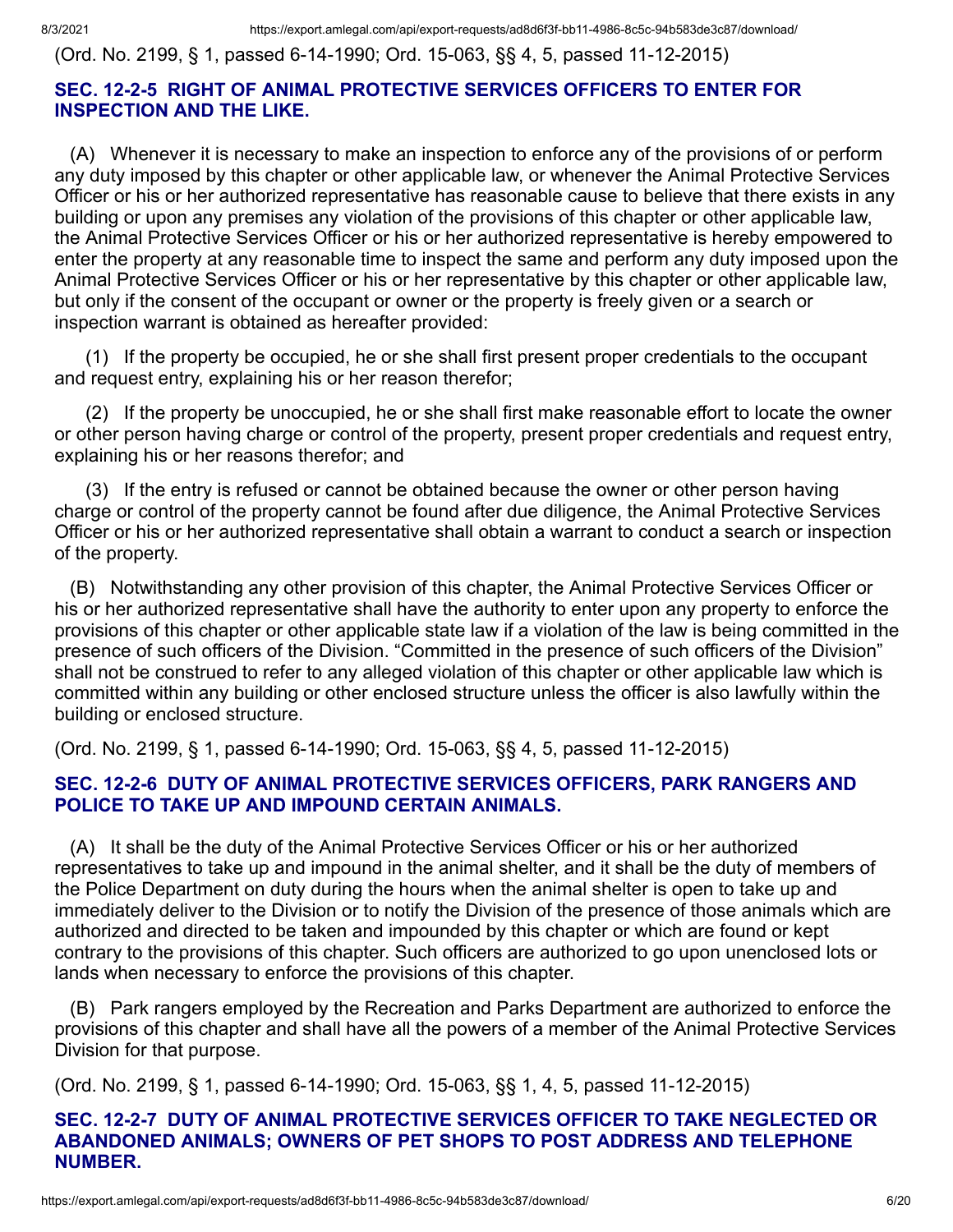(A) Whenever any animal is kept within any building or on any premises without food, water or proper care and attention, it shall be the duty of the Animal Protective Services Officer to enter the building or premises to take possession of and remove the animal so abandoned or neglected. Such entry shall be effected in accordance with section 12-2-5.

(B) Every person maintaining a pet shop shall post a notice clearly visible from the ground level adjacent to the store, containing the names, addresses and telephone numbers of persons to be notified during any hour of the day or night by an Animal Protective Services Officer acting under the authority of section 12-2-5.

(Ord. No. 2199, § 1, passed 6-14-1990; Ord. 15-063, § 4, passed 11-12-2015)

# **SEC. 12-2-8 IMPOUNDMENT AND DISPOSITION OF UNCARED-FOR ANIMALS.**

Whenever the Division finds that any animal is or will be without proper care because of injury, illness, incarceration or other involuntary absence of the person responsible for the care of the animal, the Division may impound the animal until it is reclaimed by its owner. The owner must pay the applicable fees in the same manner as any other owner would redeem an impounded animal prior to the release of the animal by the Division. Any animal which has been impounded and not reclaimed for ten days after the circumstances causing the impounding have ceased to exist may be disposed of by the Division pursuant to section 12-2-11; except that the animal may be adopted immediately after the expiration of ten days from the time of impounding without the posting of any notice whatsoever.

(Ord. No. 2199, § 1, passed 6-14-1990)

# **SEC. 12-2-9 RECORDS OF IMPOUNDED ANIMALS.**

The Division shall keep a record of each animal impounded by it, including the date of receipt of the animal, the date and manner of its disposition, and if redeemed, reclaimed or adopted, the name of the person by whom redeemed, reclaimed or adopted, the address of the person and the amounts of all fees received or collected for or because of the impounding, reclaiming or adopting thereof, together with the number of any tag and the date of any license exhibited or issued upon the redemption or sale of any such animal.

(Ord. No. 2199, § 1, passed 6-14-1990)

# **SEC. 12-2-10 KEEPING STRAY ANIMALS.**

(A) It shall be unlawful for any person in the city knowingly and intentionally to harbor, feed or keep in possession by confinement or otherwise, without the owner's permission, any animal which does not belong to him or her unless he or she has, within 24 hours from the time the animal came into his or her possession, notified the Division. Upon receiving such notice, the Division shall take the animal and place it in the animal shelter and shall deal with it as provided in section 12-2-11.

(B) It shall be unlawful for any person to refuse to surrender any such stray animal to an authorized representative of the Division upon demand of the representative.

(Ord. No. 2199, § 1, passed 6-14-1990)

# **SEC. 12-2-11 IMPOUNDMENT, REDEMPTION AND DISPOSITION OF ANIMALS; GENERALLY.**

(A) The Division shall hold any stray animal, including any horse, mule, burro, cattle, goat, sheep and other livestock, except dogs, cats, rabbits, birds, poultry or any other miscellaneous stray animal impounded under the provisions of this chapter, for a period of eight days; during which time the owner of the animal, if known, shall be notified and allowed to redeem the animal upon the payment of any applicable fees.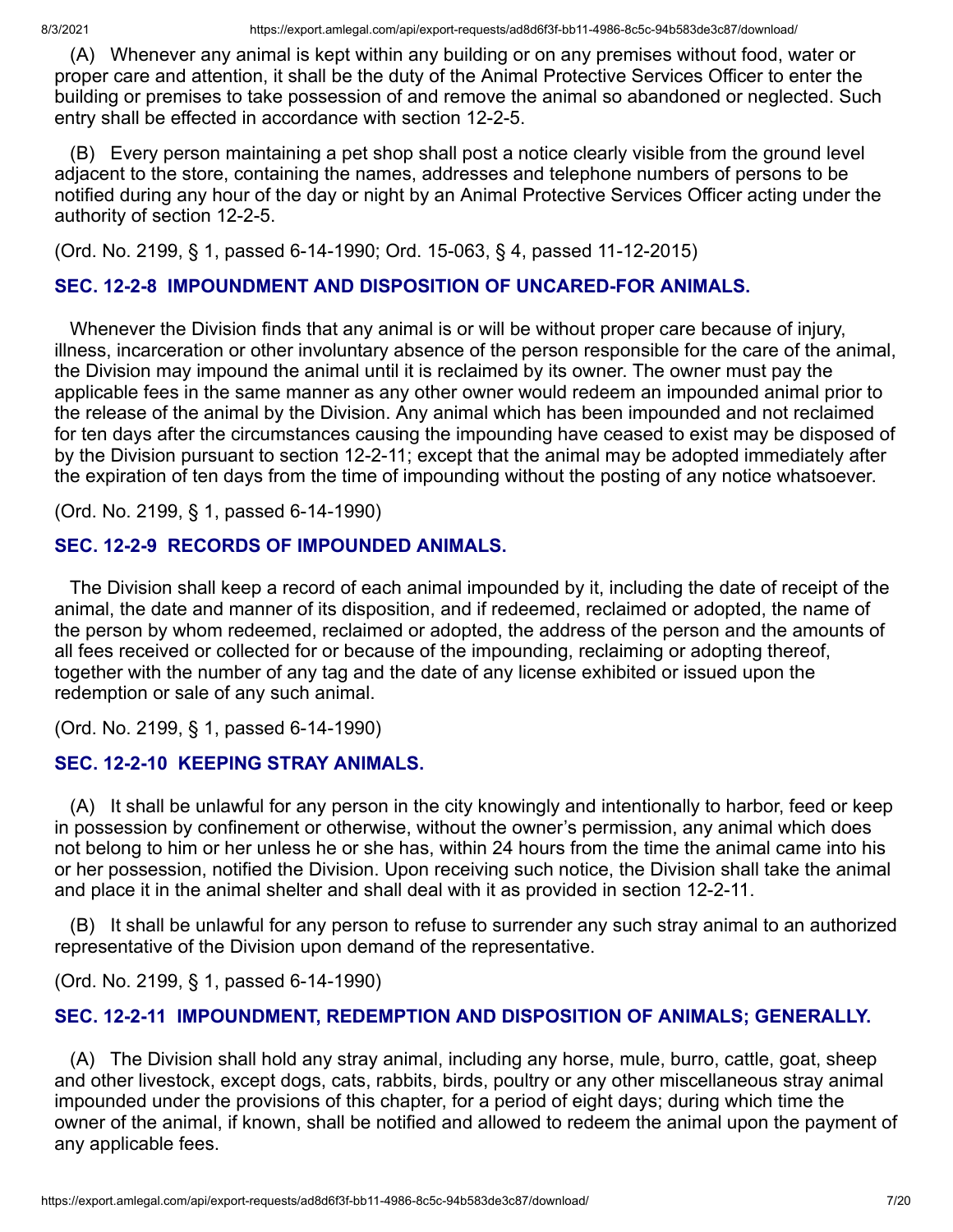(B) (1) In the case of dogs, cats, rabbits, birds and poultry, the Division shall hold such animals for a period of three days; during this time the owner of the animal, if known, shall be notified and allowed to redeem the animal upon the payment of any applicable fees.

(2) Exception: Any wild animal (as defined in this chapter) that has been trapped by the Division of Animal Protective Services may be destroyed immediately by an Animal Protective Services Officer in a humane manner.

(C) Rabbits, birds, poultry and other animals not hereinbefore specifically mentioned shall be disposed of as in the case of dogs and cats, except that no license fee will be charged.

(D) If a stray animal is not redeemed by the owner during the applicable period of redemption, the animal shall be disposed of according to the following provisions:

(1) In the case of animals described in subsections (B) and (C) of this section, the animal shall be offered for adoption immediately after the expiration of the period of redemption to any member of the public and adopted to the member of the public first paying.

(2) The Animal Protective Services Officer or other authorized representatives of the Division shall execute an adoption agreement to the person adopting any animal, and thereupon the title to the animal shall be vested in the person adopting the animal.

(3) If any animal is not redeemed or adopted, the Animal Protective Services Officer may continue to hold that animal for subsequent adoption or order the destruction of the animal in a humane manner.

(4) No member of the Division shall, directly or indirectly, adopt any animal impounded by the Division and offered for sale under the provisions of this section.

(E) All proceeds thus derived by the Division shall be turned over to the Finance Department.

(F) Any dog impounded which appears to be suffering from rabies, or affected from rabies, or affected with hydrophobia shall not be redeemed or adopted but shall be kept for ten days under observation; and thereafter if the Animal Protective Services Officer determines that the dog is affected with the disease, the dog shall be destroyed by the Division in a humane manner. Otherwise it shall be subject to redemption or adoption as hereinabove provided. Any dog suffering from any infection, contagious or dangerous disease shall not be sold but may be redeemed by the owner to provide proper treatment for the dog.

(Ord. No. 2199, § 1, passed 6-14-1990; Ord. 15-063, § 4, passed 11-12-2015)

# **SEC. 12-2-12 SAME; REDEMPTION FEES.**

(A) The Division shall charge and collect such redemption fees as fixed, from time to time, by the Council from owners who redeem their animals.

(B) Redemption fees shall be in addition to applicable charges for any license or inoculation that may be required by this chapter or other applicable law.

(C) No fees whatsoever shall be charged or collected for or on account of any animal which has been unlawfully taken up or impounded, and any such animal shall be immediately delivered upon demand therefor to the owner or person entitled to the custody thereof.

(Ord. No. 2199, § 1, passed 6-14-1990)

# **SEC. 12-2-13 DESTRUCTION OF DISEASED AND CRIPPLED ANIMALS.**

(A) It shall be the duty of the Animal Protective Services Officer to order the humane destruction, by any employee of the Division, of any animal lawfully taken into custody of the Division which, in the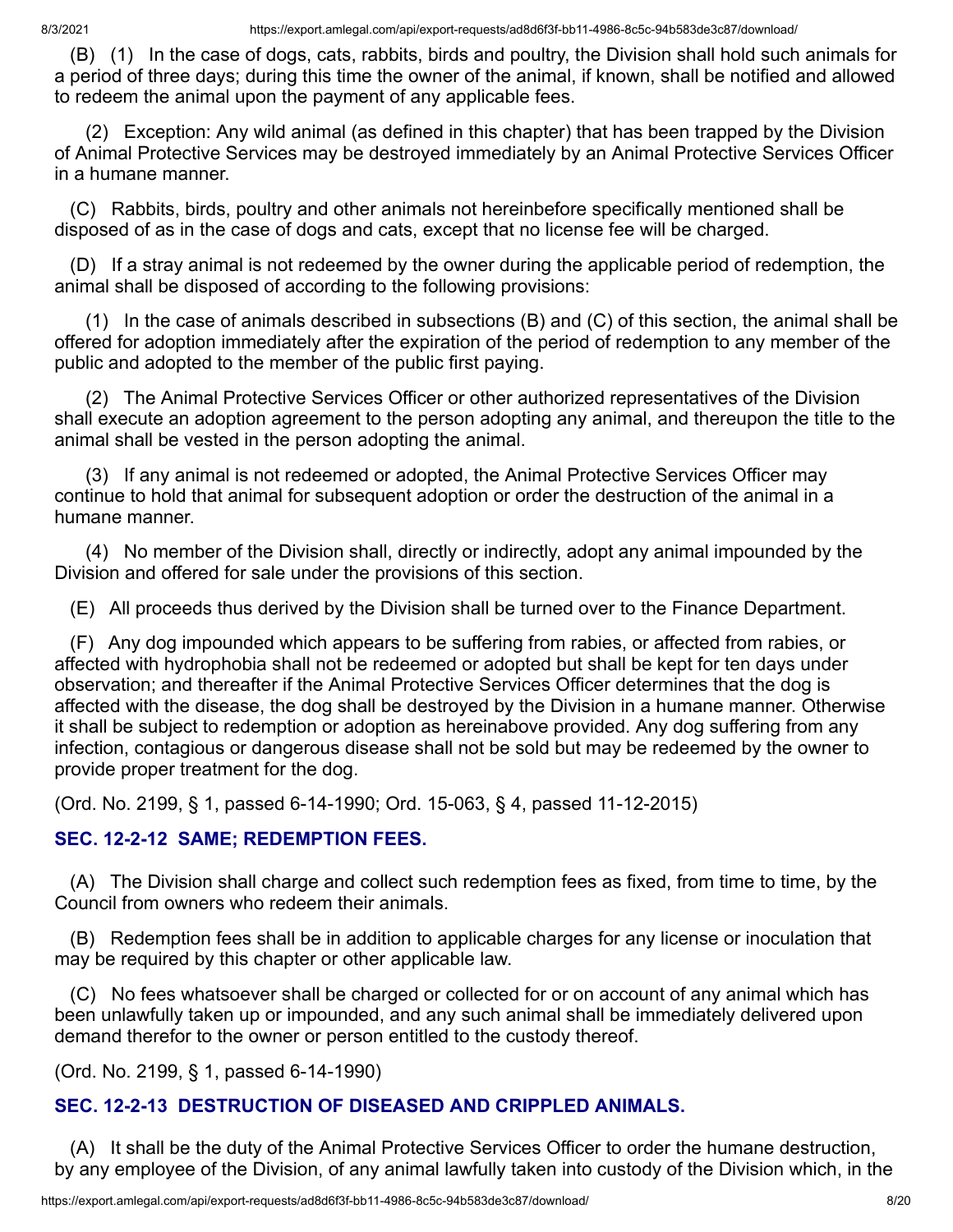opinion of the Animal Protective Services Officer, is, by reason of old age, unfit for further use; which is affected with any dangerous or communicable disease; which is in an incurably crippled condition; or which is adjudged by a written report of a licensed veterinarian to be afflicted with any painful or incurable disease.

(B) The Animal Protective Services Officer shall issue and sign an authorization for the destruction by a police or Animal Protective Services Officer of any animal afflicted with any dangerous or communicable disease or which is found to be dangerous to the safety of the community.

(Ord. No. 2199, § 1, passed 6-14-1990; Ord. 15-063, § 4, passed 11-12-2015)

# **SEC. 12-2-14 VICIOUS/DANGEROUS ANIMALS.**

(A) It shall be unlawful for any person(s) to own, keep, have charge of, shelter, feed or harbor any vicious or dangerous animal within the city limits.

(B) (1) The Animal Protective Services Officer of the Greenville Police Department shall enforce this section, and it shall be the duty of the Animal Protective Services Supervisor to initially determine if an animal is vicious or potentially dangerous in accordance with this section.

(2) If an animal that has been declared "vicious," or if an animal has been declared "potentially dangerous" under this section, attacks or bites a person or domesticated animal without provocation, the Animal Protective Services Division Supervisor will direct the animal be confiscated, and the animal will be deemed "vicious" and will be confiscated by the Animal Protective Services Division. The animal will then be placed in quarantine, if necessary, for the proper length of time, or impounded and held for ten business days after the owner is given written notification. If no action is taken by the owner of the animal within the time prescribed, then the animal will be humanely destroyed in a manner prescribed by law.

(C) (1) When an animal is initially determined to be vicious or potentially dangerous, the Animal Protective Services Division is authorized and directed to seize the animal and confine it in a place determined by the Animal Protective Services Division Supervisor. The owner of the animal, if known, shall be notified in writing that the Animal Protective Services Division seized the animal, and where the animal will be held pending the outcome of the hearing. The written notification shall state the facts that lead the Animal Protective Services Division Supervisor to determine the animal vicious or potentially dangerous. A hearing will be set with the Animal Protective Services Division Supervisor within seven days. The written notification will state the time, date and purpose of the hearing.

(2) If the owner of the animal elects to appeal the Animal Protective Services Division Supervisor's initial determination, the owner shall file a notice of appeal in writing to the Chief of Police through the Animal Protective Services Division Supervisor within 72 hours of the initial hearing.

(3) If the owner of the vicious or potentially dangerous animal does not appear for the hearing, it shall be the duty of the Animal Protective Services Division Supervisor to order the humane destruction of the vicious or potentially dangerous animal.

(D) The penalty for violation of this section shall be considered a civil penalty. If the owner refuses to comply with the surrender order of the Animal Protective Services Division within 24 hours of the surrender order, the amount of the civil penalty shall be \$250. If the owner fails to surrender the animal after the initial 24-hour period, the owner is subject to an additional civil penalty in the amount of \$250 for each 24-hour period that the owner refuses to surrender the animal in addition to any criminal penalties that may be imposed, including arrest.

(E) An animal impounded under this section shall be at the expense of the owner, keeper or harborer of the animal. Cost would include impoundment at the local animal shelter, veterinary center or kennel. In no event shall the city be liable for or pay for impoundment at a private or public facility.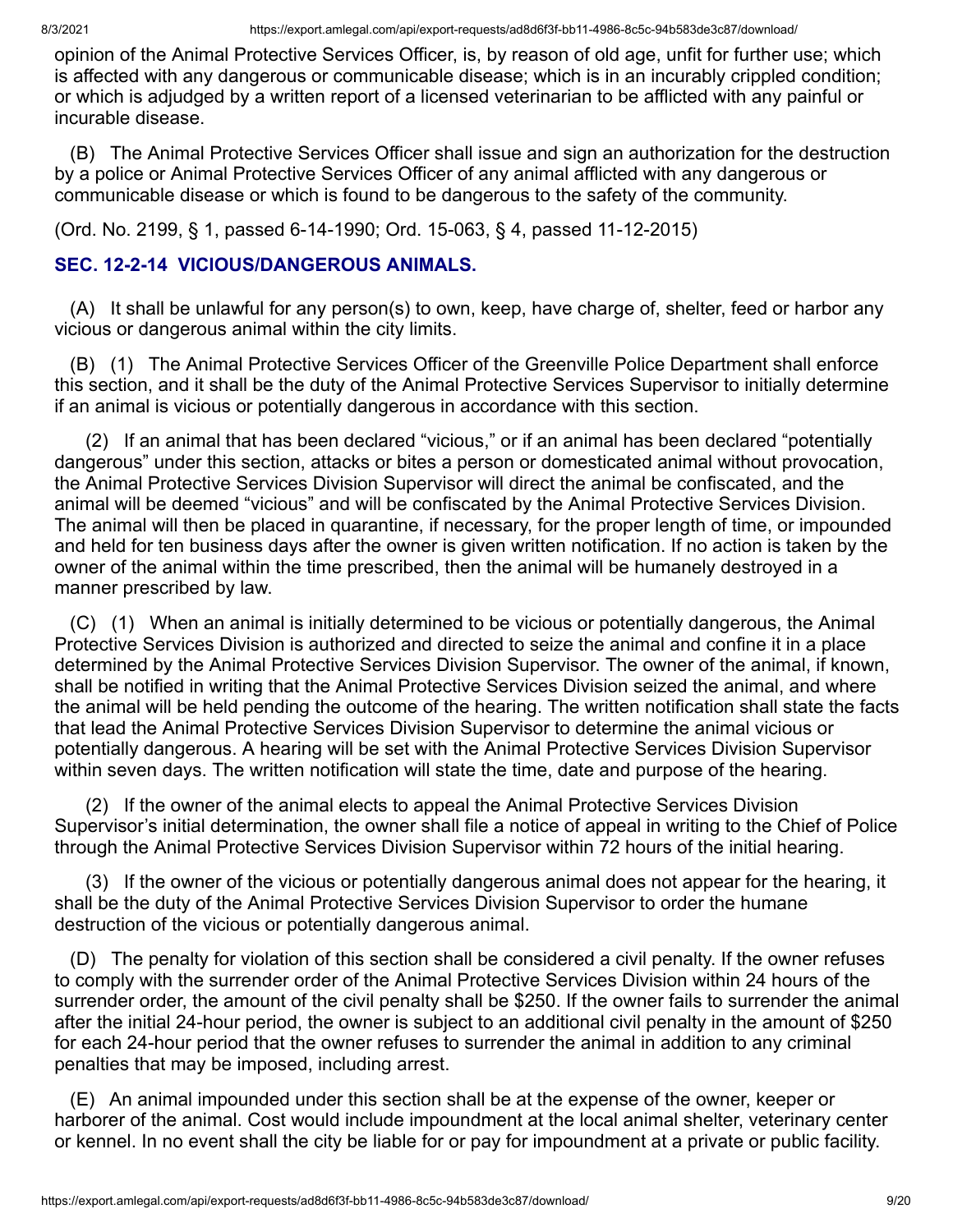(F) (1) If the owner of the animal appeals the Animal Protective Services Division Supervisor's initial decision, the Chief of Police shall conduct a hearing and make a ruling based on the guidelines set forth in this section.

(2) Should the Chief of Police sustain the ruling by the Animal Protective Services Division Supervisor and determine the animal to be vicious or potentially dangerous, the Animal Protective Services Division shall take the appropriate enforcement action as set forth in this section. Should the Chief of Police overrule the decision of the Animal Protective Services Division Supervisor and determine the animal not to be vicious or potentially dangerous, the animal will be returned to its rightful owner. The Chief of Police shall have the final decision in the appeals process.

(G) The Animal Protective Services Division, with the approval of the Chief of Police, may establish procedures and regulations implementing this section to provide for public safety and protection. Failure of owners and keepers to comply with the regulations shall subject the owner and keeper to a civil penalty for a first finding of noncompliance in the amount of \$50. For second and subsequent violations of the regulations, the owner and keeper may be subject to an additional civil penalty in the amount of \$50 per day that the owner and keeper fail to comply. Owners and keepers will be provided a copy of the implementing regulations. Penalties assessed for violations of this section shall be in addition to the civil penalties assessed for violations of the surrender order for a dangerous or vicious animal.

(H) Failure to pay any civil penalty assessed under this section will subject the owner and keeper to additional penalties and interest as provided in the *Manual for Fees* of the city and attorneys' fees and costs if a civil action is filed to enforce this section or collect any civil penalty.

(I) Exceptions.

(1) A law enforcement animal or guard dog used by a law enforcement officer or bona fide professional security guard to carry out law enforcement officer's or security guard's official duties or professional responsibilities.

(2) An animal that causes injury to a person who, at the time of the injury, was tormenting, abusing or assaulting the animal or was committing or attempting to commit a crime.

(J) Nothing in this section shall be construed to prevent an Animal Protective Services Officer or any other person from pursuing remedies under G.S. Chapter 67, Article 1A.

(Ord. No. 2199, § 1, passed 6-14-1990; Ord. No. 2739, § 1, passed 11-10-1993; Ord. No. 09-02, § 2, passed 1-5-2009; Ord. 15-063, §§ 1, 3, 4, passed 11-12-2015)

# **SEC. 12-2-15 WILD ANIMALS; PERMIT REQUIRED.**

No person, business or event (i.e., circus, exhibition, show and the like) shall have or maintain any wild, exotic, dangerous or nondomestic animal or reptile without first applying to and receiving from the Division a permit to do so; provided that the keeping or maintenance of such animals shall conform to any applicable zoning regulation. Any person, business or event planning to have or maintain any of the types of animals stated above shall pay a fee for each permit obtained. The amount of these fees shall be set out in the *Manual of Fees* for the city.

(Ord. No. 2199, § 1, passed 6-14-1990; Ord. No. 2651, § 1, passed 6-10-1993)

# **SEC. 12-2-16 SAME; AUTHORITY OF DIVISION.**

The Division is hereby vested with the authority to issue permits to any person for the keeping or maintaining of any wild, exotic, dangerous or nondomestic animal or reptile when, in the opinion of the Animal Protective Services Officer, the animal or reptile may be kept or maintained without menacing the safety of any person or property; provided that the Division may require the animal or reptile to be properly caged or secured or may make additional rules or regulations regulating the keeping or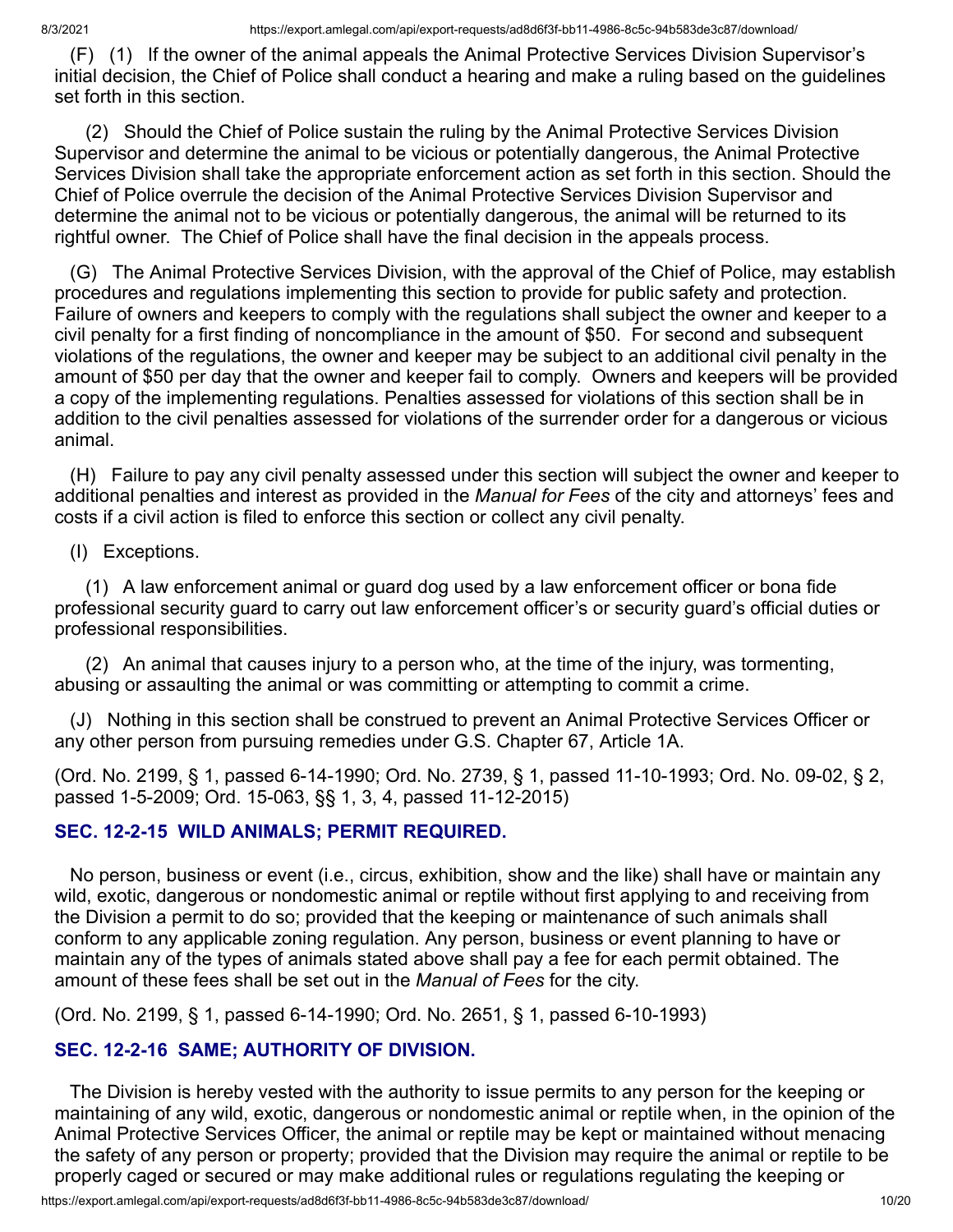maintaining of any such animal or reptile, and may revoke any such permit for any violation of any of the provisions of this chapter or of any of the rules and regulations of the Division, or when, in the opinion of the Animal Protective Services Officer, the safety of any person or property is menaced by the keeping of any such animal or reptile; and provided, that the Division shall also have authority to issue permits for the keeping or maintaining on a temporary basis of all types of wild animals or reptiles in connection with a circus, amusement enterprise or animal exhibition when located in a land use where such uses are permitted.

(Ord. No. 2199, § 1, passed 6-14-1990; Ord. 15-063, § 4, passed 11-12-2015)

# **SEC. 12-2-17 CRUELTY TO ANIMALS.**

(A) It shall be unlawful for any person to mistreat, drive or work or allow to be worked any beast of burden that is physically disabled for labor or work, pursuant to G.S. 14-360.

(B) It shall also be unlawful for any person to work or allow to be worked any beast of burden, or to compel the animal to work, after having been notified by the Animal Protective Services Officer or his or her authorized representative to discontinue or stop the working of the animal, or after any animal has been condemned.

(Ord. No. 2199, § 1, passed 6-14-1990; Ord. 15-063, § 4, passed 11-12-2015)

### **SEC. 12-2-18 TEASING OR MOLESTING ANIMALS.**

It shall be unlawful for any person to tease, molest, bait or in any way bother any animal not belonging to him or her or legally under his or her control.

(Ord. No. 2199, § 1, passed 6-14-1990)

# **SEC. 12-2-19 DUTY OF DRIVERS TO GIVE NOTICE OF INJURY TO ANIMAL.**

It shall be unlawful for any person injuring an animal by running over or into the animal or coming into contact with the animal with an automobile, bicycle or other vehicle to fail to notify immediately the owner of the animal, the Division of Animal Protective Services or the Police Department of the city.

(Ord. No. 2199, § 1, passed 6-14-1990; Ord. 15-063, § 2, passed 11-12-2015)

# **SEC. 12-2-20 STAKING OUT, HERDING OR GRAZING ANIMALS ON UNENCLOSED PREMISES.**

No person shall stake out, herd or graze any animal, except licensed dogs, upon an unenclosed lot or land in any manner so that the animal may go beyond the boundary of the lot or land.

(Ord. No. 2199, § 1, passed 6-14-1990)

# **SEC. 12-2-21 SETTING ANIMALS FREE FOR CHASE.**

It shall be unlawful for any person to set free any rabbit, hare or other animals in the streets of the city for the purpose of chasing, hunting or having a race thereafter.

(Ord. No. 2199, § 1, passed 6-14-1990)

# **SEC. 12-2-22 KEEPING OR DISPLAYING ANIMALS GENERALLY; CONDUCT OF WHOLESALE POULTRY YARDS.**

(A) It shall be unlawful for any person in the city to exhibit, keep or display pets, animals, birds or fowl of any kind unattended in glass show windows for a period longer than six hours per day.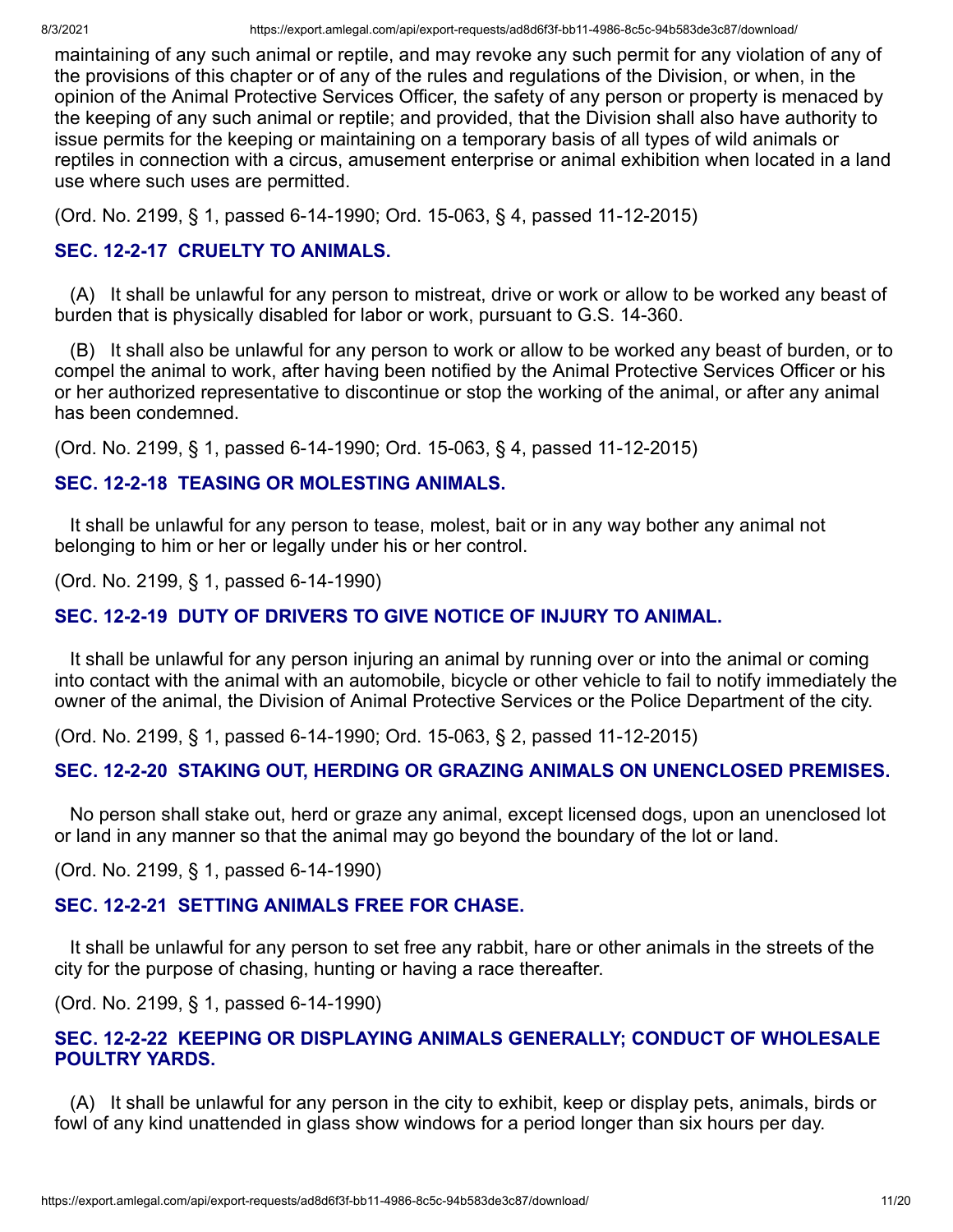(B) It shall be unlawful for any person in the city to exhibit, keep or display pets, animals, birds or fowl of any kind in a manner without shading the animals from the sun, and providing adequate food, water and ventilation for their use.

(C) It shall be unlawful for any person in the city to exhibit, keep or display pets, animals, birds or fowl of any kind in glass show windows on Sundays and holidays.

(D) It shall be unlawful for any person to conduct a wholesale poultry yard wherein quantities of fowl of any and all descriptions are gathered and kept for call or shipment within any residential district of the city or within 80 feet of any place of human abode within the corporate limits.

(Ord. No. 2199, § 1, passed 6-14-1990)

## **SEC. 12-2-23 SALE OF FOWL OR RABBITS UNDER CERTAIN CONDITIONS; COLORING FOWL OR RABBITS.**

(A) It shall be unlawful for any person to sell, offer for sale, barter or give away baby chickens, ducklings or other fowl, under three weeks of age as pets, toys, premiums or novelties; provided that this section shall not be construed to prohibit the sale or display of the baby chickens, ducklings, other fowl or rabbits in proper facilities by breeders or stores engaged in the business of selling for purposes of commercial breeding and raising.

(B) It shall be unlawful to color, dye, stain or otherwise change the natural color of baby chickens, other fowl or rabbits.

(Ord. No. 2199, § 1, passed 6-14-1990)

### **SEC. 12-2-24 KEEPING SWINE AND FOWL.**

(A) It shall be unlawful for any person to keep any hogs or pigs within the city limits.

(B) Up to four chickens, ducks, pigeons, doves or other fowl may be kept on a single lot or tract within the city so long as the fowl do not, by reason of noise, odor or attraction of flies, become a nuisance or health hazard.

(C) Between five and 15 chickens, ducks, pigeons, doves or other fowl may be kept on any single lot or tract in the city upon the following conditions.

(1) The fowl will not be permitted to run at large, and must be maintained in a chicken house or coop of suitable construction and size for the number of fowl maintained in it.

(2) The owner or occupant of any premises where such houses or coops are maintained shall thoroughly clean the same of all manure and other wastes at least twice each week. All waste material removed from houses or coops shall be hauled off of the site or disposed of on-site in such a way that it does not cause odor or attract flies.

(3) No chicken house or coop may be located any nearer than 175 feet from any dwelling, hospital, eating establishment or school.

(Ord. No. 2199, § 1, passed 6-14-1990)

# **SEC. 12-2-25 MAINTENANCE OF STABLES AND PENS.**

All owners and persons in possession or control of stables, corrals, pens, coops, warrens and other places where animals or fowl are kept shall maintain such places in a clean, sanitary and unoffensive condition at all times, and in such a manner as meets with the approval of the County Health Department; and shall remove all manure therefrom and spray such places with suitable disinfectant at least once each week.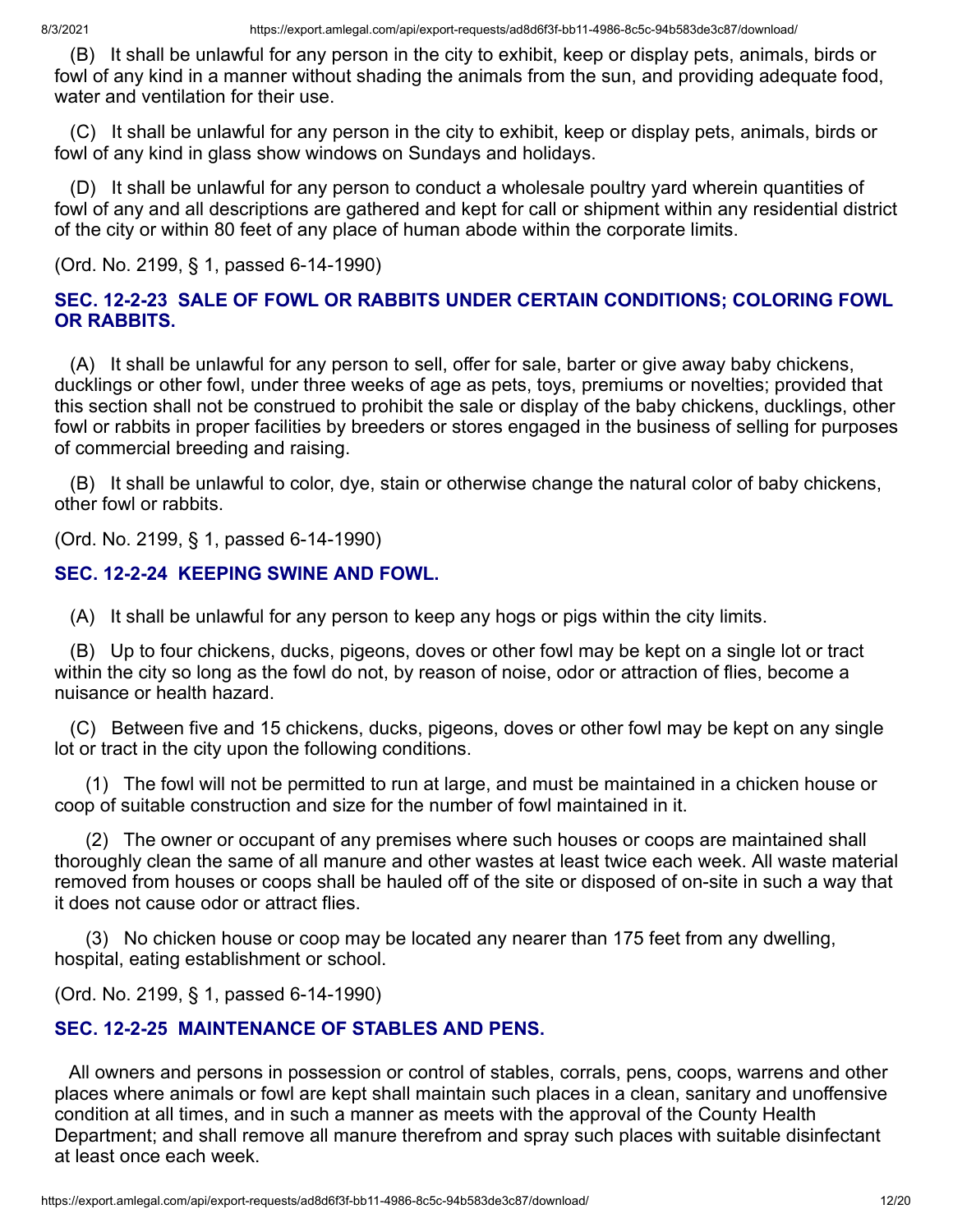(Ord. No. 2199, § 1, passed 6-14-1990)

# **SEC. 12-2-26 KILLING SQUIRRELS OR SONG BIRDS; ROBBING NESTS.**

It shall be unlawful for any person to willfully or wantonly kill or maim any squirrel or song birds, or rob the nest of either; provided, that with the approval of the Animal Protective Services Officer or his or her authorized representative, any person shall be allowed to kill any squirrel which has become a nuisance upon the person's premises, except during any time or season the killing may be prohibited by state law.

(Ord. No. 2199, § 1, passed 6-14-1990; Ord. 15-063, § 1, passed 11-12-2015)

### **SEC. 12-2-27 URBAN BEEKEEPING.**

(A) *Purpose*. The purpose of this section is to encourage persons who keep bees to properly maintain hives, comply with state regulatory requirements and to be considerate of neighbors. This section governs the maintenance, establishes procedures and administration, and provides penalties for enforcement of violations.

(B) *Definitions*. The following words, terms and phrases, when used in this section, shall have the meanings ascribed to them in this subsection, except where the context clearly indicates a different meaning.

(1) *Apiary Inspector* means the person designated by the State of North Carolina, Department of Agriculture to inspect all bees and hives within the State of North Carolina.

(2) *Bees* means eggs, larvae, developing bees and adult bees.

(3) *Beekeeper* means the person who keeps and raises bees and harvests honey.

(4) *Certificate of Inspection* means all certificates and approvals from the Apiary Inspector certifying the health of bees obtained from any source or location in or outside of the Stale of North Carolina and any equipment purchased to keep bees.

(5) *Front yard.*

(a) The area extending across the full length of a lot from side lot line to side lot line and lying between the abutting street right-of-way or easement line and the building line; or

(b) In the case of a lot abutting more than one street, the "front yard" shall include all areas extending across the full length of a lot from property line to property line and lying between the abutting street right-of-way or easement and building line.

(6) *Health Certificate* means the periodic health inspection conducted by the NC Department of Agriculture.

(7) *Hives* means the movable wooden frame boxes used to house bees.

(8) *Permit* means the no fee authorization annually issued by the Division of Animal Protective Services, Greenville Police Department to a beekeeper to maintain bees for personal and family use.

(C) *Urban beekeeping requirements.*

(1) No more than six hives will be permitted on a lot except those lots classified as beekeeping, major use, by zoning regulations for which a special use permit has been issued or those lots classified as a farm by zoning regulations.

(2) Each hive must have an adequate water supply at the hive. The water supply must be unobstructed that allows for easy access for the bees.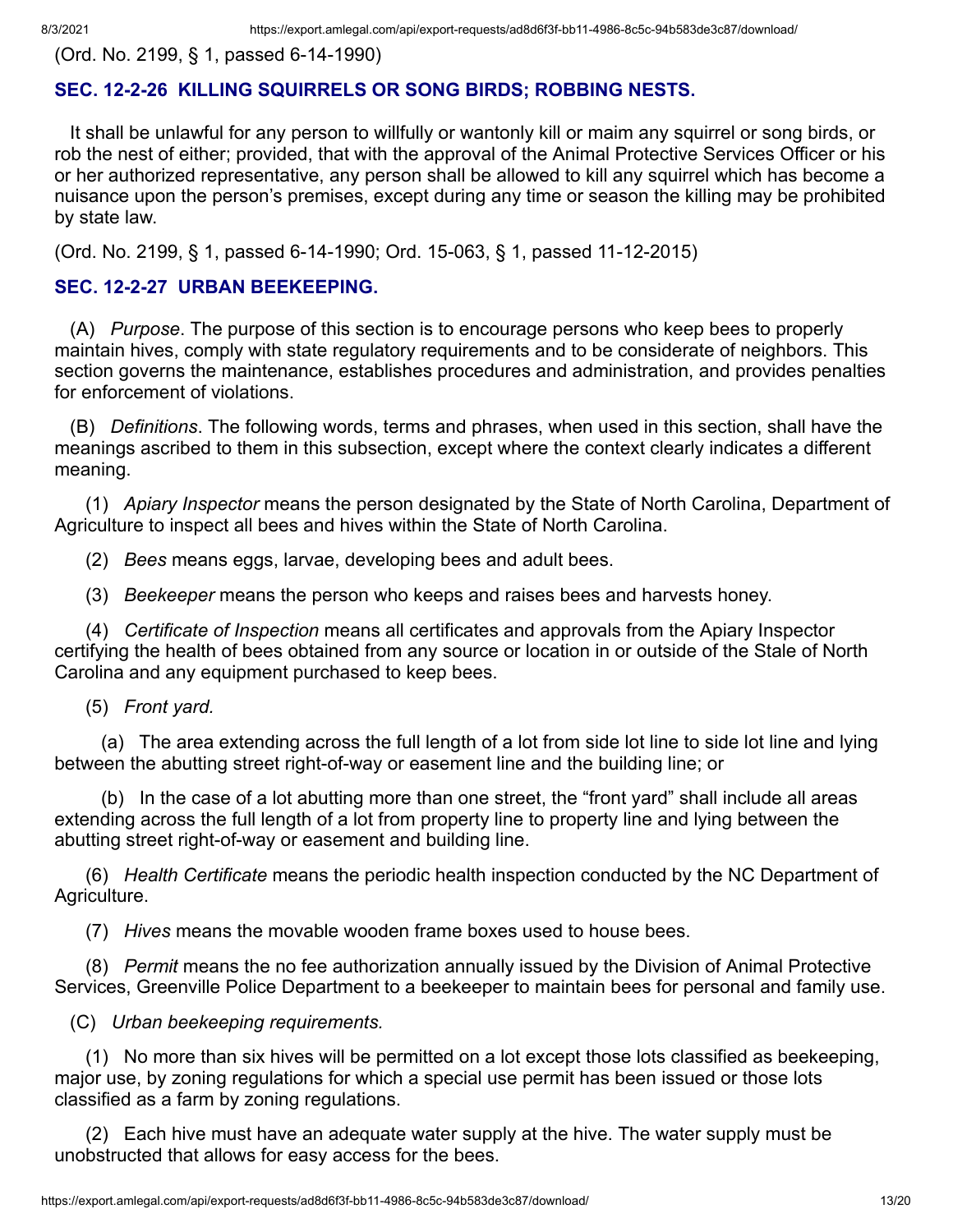(3) No hive shall be located in a front yard.

(4) All bee equipment and hives must be maintained in good order and condition.

(D) *Permitting and inspection requirements for urban bee keeping.*

(1) It shall be unlawful for any person within the city limits of the City of Greenville to keep bees without first obtaining a permit.

(2) The permit must be renewed annually and a copy of the periodic health inspection report by the North Carolina Department of Agriculture provided to the Division of Animal Protective Services.

(3) All bee equipment and hives will be inspected annually by the Division of Animal Protective Services.

#### (E) *Enforcement provisions.*

(1) Failure to comply with the provisions of this section can result in revocation of all beekeeping permits in addition to any civil penalties.

(2) The Animal Protective Services Division is authorized to issue citations for violations of this section. Violations of zoning ordinance provisions will be enforced by the Zoning Enforcement Officers.

(3) Any violation of the provisions of this section shall subject the offender to a civil penalty in the amount of \$75. In the event there is more than one violation in any 30-day period, then the civil penalty shall be increased for each additional violation over one during the period as follows: \$100 for a second offense; \$150 for a third and subsequent offenses during a 30-day period. The date of the initial violation shall establish the beginning date for the initial 30-day period. The City Attorney or designee may initiate litigation on behalf of the city to collect any unpaid citations including but not limited to interest, court costs and attorneys fees. Appeals of any citation issued under this section may be appealed in writing to the Chief of Police or designee within 72 hours of the citation.

(4) This section may also be enforced through equitable remedies, including but not limited to nuisance abatement procedures as issued by a court of competent jurisdiction.

(Ord. No. 10-107, § 1, passed 12-9-2010; Ord. 15-063, §§ 1, 2, passed 11-12-2015)

#### **SEC. 12-2-28 DEAD ANIMALS.**

(A) *Placing and the like on streets, alleys or lots.* No person shall place or leave the carcass of any dead animal or fowl on any street, alley or lot or allow the same to remain on his or her lot.

(B) *Removal and disposal.* The Supervisor of the Animal Protective Services Division is designated as the person whose duty it shall be to provide for the removal and disposal, according to the provisions of G.S. 106-403, of any dead domesticated animals located within the limits of the city where the owner or owners of the animals cannot be determined. In carrying out these responsibilities, the Supervisor of the Animal Protective Services Division may utilize the services of other employees of the city or may contract with a farmer, veterinarian or any other person capable of accomplishing the task, to remove and dispose of dead domesticated animals. When contracted services are utilized to remove and dispose of dead domesticated animals pursuant to this section and G.S. 106-403, the costs incurred by the city shall be recovered from the owner of the animal or animals. When city forces are used to remove and dispose of the dead domesticated animals, the costs of labor, equipment rental and materials shall be recovered from the owner of the animal or animals.

(Ord. No. 2199, § 1, passed 6-14-1990; Ord. No. 2229, § 3, passed 8-9-1990; Ord. 15-063, §§ 1, 3, passed 11-12-2015)

#### *Editor's note:*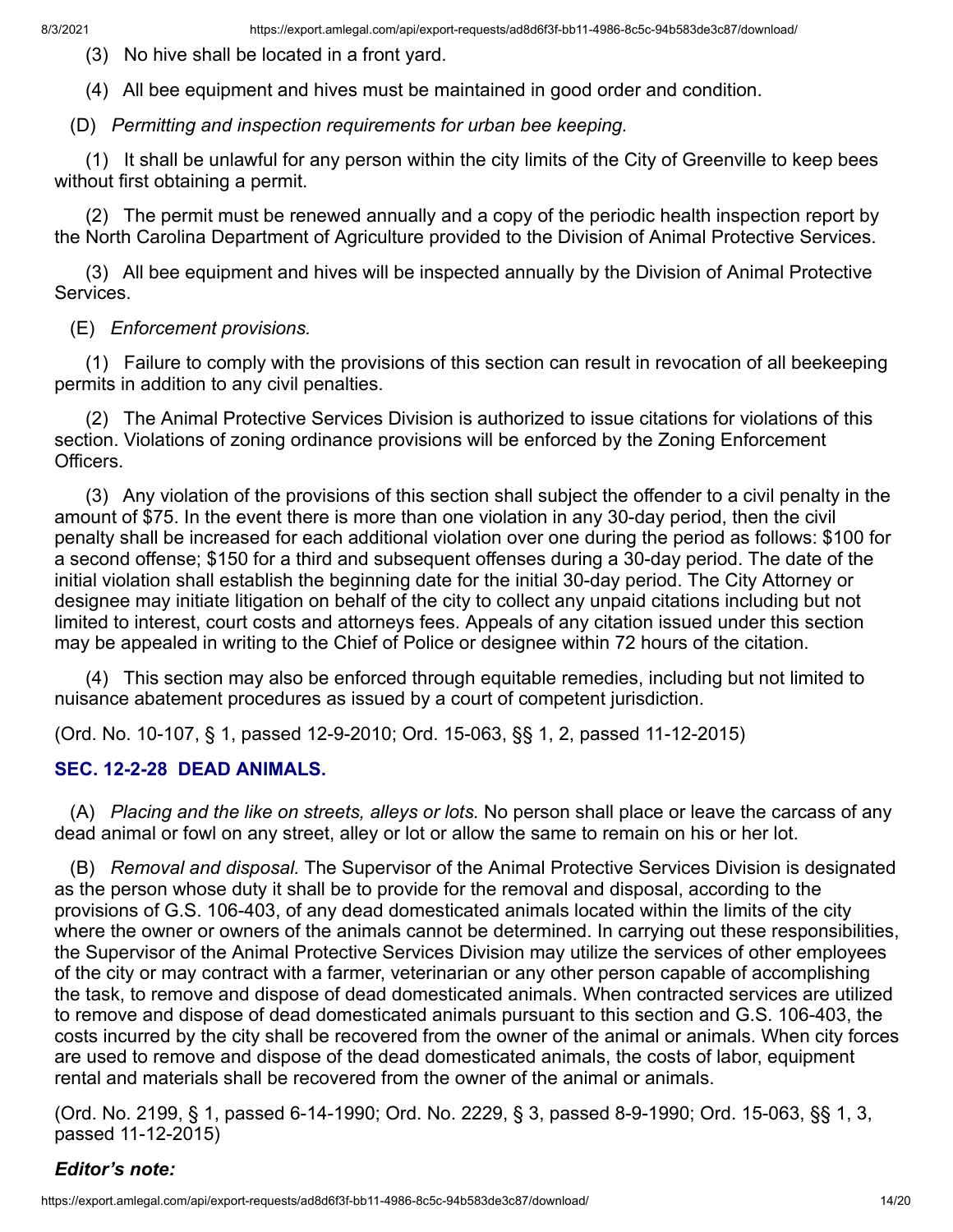*Section 2 of Ord. No. 2199, adopted June 14, 1990, provided that § 12-2-27 shall become effective six months from the date of adoption.*

# **SEC. 12-2-29 LICENSING AND INOCULATION OF DOGS GENERALLY.**

All dogs in the city shall be inoculated against rabies by a veterinarian licensed by the state. No veterinarian shall inoculate a dog belonging to a resident of the city which dog is regularly housed in the city unless the owner shows proof of payment of the license tax imposed by section 12-2-32.

(Ord. No. 2199, § 1, passed 6-14-1990)

### **SEC. 12-2-30 LIVESTOCK PERMIT.**

(A) No person shall keep or maintain livestock within the corporate limits of the city without first applying for and receiving a permit from the Chief of Police. In no case shall any person receive a permit to keep or maintain more than one class of animal classified as livestock. No permit shall be granted for the keeping or maintaining of livestock in a multi-family dwelling.

(B) Factors to be considered by the Chief of Police in granting a permit pursuant to this section shall include but not be limited to the size of the animal, the housing to be provided for the animal, the proximity of the animal's housing to the surrounding landowners or tenants, and other sanitary conditions of the breed that can affect the public health, safety and welfare.

(Ord. No. 98-132, § 2, passed 10-8-1998)

#### *Editor's note:*

*Ord. No. 96-50, § 1, adopted June 13, 1996, repealed § 12-2-30, pertaining to imposition of license taxes for keeping of dogs as derived from Ord. No. 2199, § 1, adopted June 14, 1990 and Ord. No. 2649, § 1, adopted June 10, 1993. Ord. No. 98-132, § 2, passed Oct.8, 1998 reinstated this section as "Livestock Permit.*"

#### **SEC. 12-2-31 KEEPING OF DOGS; APPLICATION FOR DOG LICENSE.**

(A) Every owner of any dog or the person keeping any dog shall apply to the city for a license for the privilege of keeping a dog within the city during the month of January of each year, or within 30 days after the dog is first kept within the city, in the case of a dog entering after the month of January; and the city may require an applicant to give the name and address of the owner of the person keeping such dog and the name, breed, color, age and sex of the dog.

(B) The application for the license shall be made in writing, by one of the following methods:

(1) To the County Tax Supervisor at the time the owner or keeper of the dog shall list ad valorem taxes for the current year, and the County Tax Supervisor, by agreement with the city, will transmit such application to the city; or

(2) In the event the person owning or keeping the dog does not list property taxes, application for the license shall be made directly to the City Collector of Revenue.

(Ord. No. 2199, § 1, passed 6-14-1990)

### **SEC. 12-2-32 LICENSE TAX FOR DOGS; LICENSE TAX DUE DATE; PENALTIES; RECEIPT TO CONSTITUTE LICENSE.**

The license tax shall be paid at the same time as the annual property tax with the same penalties for late payment, and the property tax receipt shall constitute the license; provided that, should any person not list property taxes, a special receipt shall be given which shall constitute the license.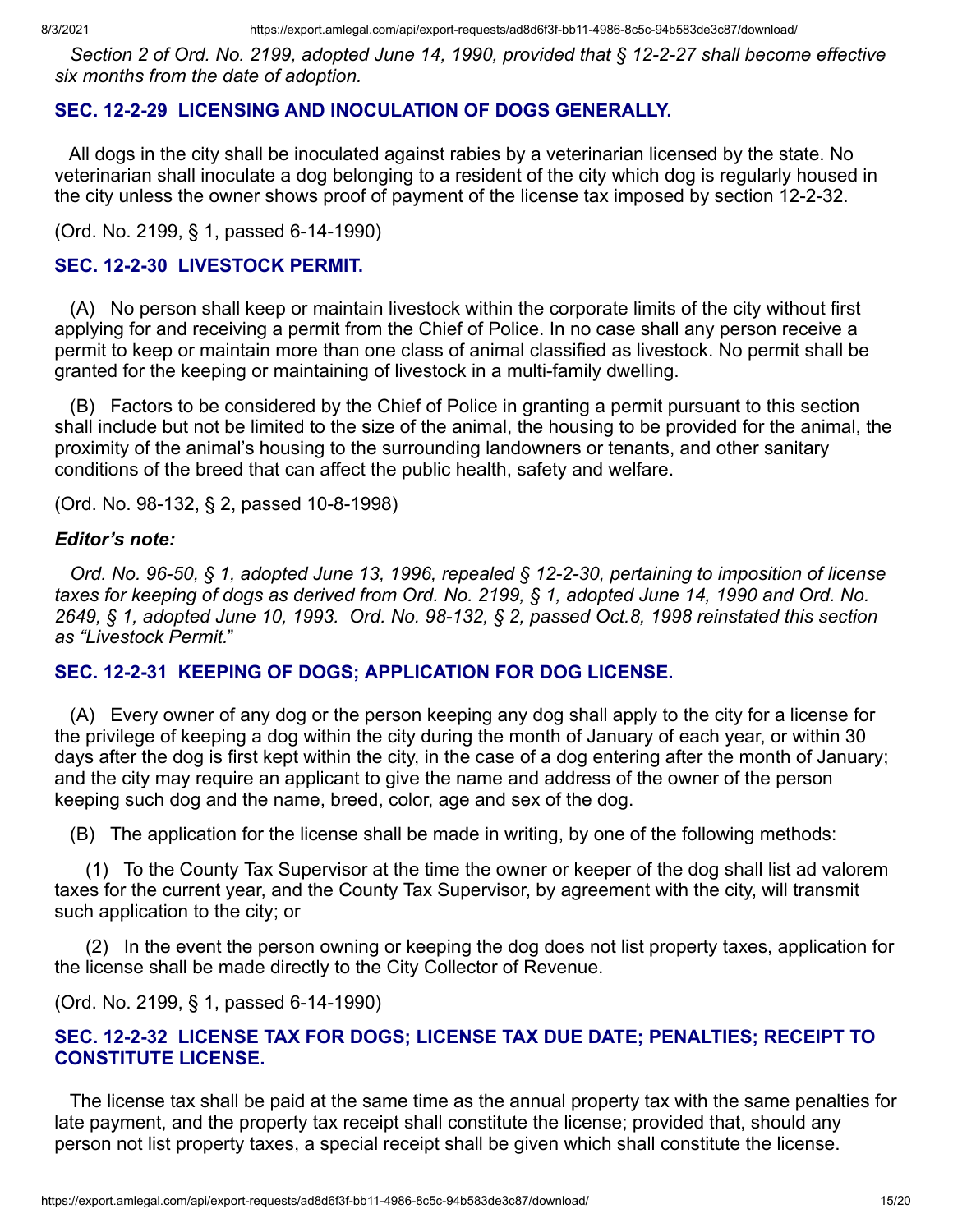(Ord. No. 2199, § 1, passed 6-14-1990)

#### **SEC. 12-2-33 SAME; DISPLAY, RENEWAL AND REPLACEMENT OF LICENSE TAG.**

All dogs kept within the city and on which a license tax is due shall display a permanent license tag on the dog. The license tag shall be picked up from the Collector of Revenue, and the license tag shall continue to be used from year to year, payment of each subsequent year's license tax constituting a renewal of the license tag.

(Ord. No. 2199, § 1, passed 6-14-1990)

#### **SEC. 12-2-34 SAME; LICENSE TAX DEEMED DEBT TO CITY; RIGHT OF CITY TO SUE FOR RECOVERY OF TAX.**

The amount of any license tax imposed by this chapter shall be deemed a debt to the city. Any person owning, having or keeping any animal in the city without having obtained a license so to do shall be liable to an action in the name of the city in any court of competent jurisdiction for the amount of any license tax or penalty imposed by and required by this chapter to be paid for the privilege of keeping and having such an animal. The Animal Protective Services Officer is authorized to cause a complaint to be filed against any person violating any of the provisions of this chapter and to cause an action to be brought against any person failing to pay any license tax required by the provisions of this chapter for the recovery of the tax. Such action shall be cumulative and shall not be deemed as a bar or waiver of the right to institute any other civil or criminal proceeding for a violation of this chapter.

(Ord. No. 2199, § 1, passed 6-14-1990; Ord. No. 15-063, § 4, passed 11-12-2015)

#### **SEC. 12-2-35 EXEMPTION OF CERTAIN ANIMALS FROM LICENSING AND INOCULATION REQUIREMENTS.**

The provisions of this chapter requiring certain animals to be licensed or inoculated shall not apply to those animals owned by or in the charge or care of persons who are nonresidents of this city traveling through the city or temporarily sojourning therein for a period not exceeding 30 days, nor to animals temporarily brought into the city for the exclusive purpose of entering the animals in a show or other exhibition and entered for and kept at the show or exhibition, nor to dogs used as lead dogs for blind persons.

(Ord. No. 2199, § 1, passed 6-14-1990)

#### **SEC. 12-2-36 PERMITTING DOGS IN PUBLIC WITHOUT LICENSE AND RABIES VACCINATION TAG; FAILURE TO OBTAIN DOG LICENSE; REDEMPTION OF ANIMALS TAKEN UP BECAUSE OF LOST TAGS.**

(A) It shall be unlawful for any dog owner:

(1) To permit any dog over four months old to appear or be on any street, park or public way of the city, or in any public place therein, unless the dog is wearing a collar or harness to which is attached a current city dog license tax tag and rabies vaccination tag which have been used for the dog, one tag for both license and vaccination.

(2) To fail to provide any dog over four months old with a city license as provided in section 12-2- 31; provided, that any dog owner who shall move into the city for purposes of establishing residence or who shall become a resident as a result of any annexation shall have 30 days from and after moving into the city or the effective date of annexation to obtain the license.

(B) If the owner of any animal required to have a license tag has paid for and procured the license tax tag or the rabies vaccination tag and the animal has been taken to the animal shelter by reason of the loss of either of such tags, the owner of such animal shall have the privilege of identifying his or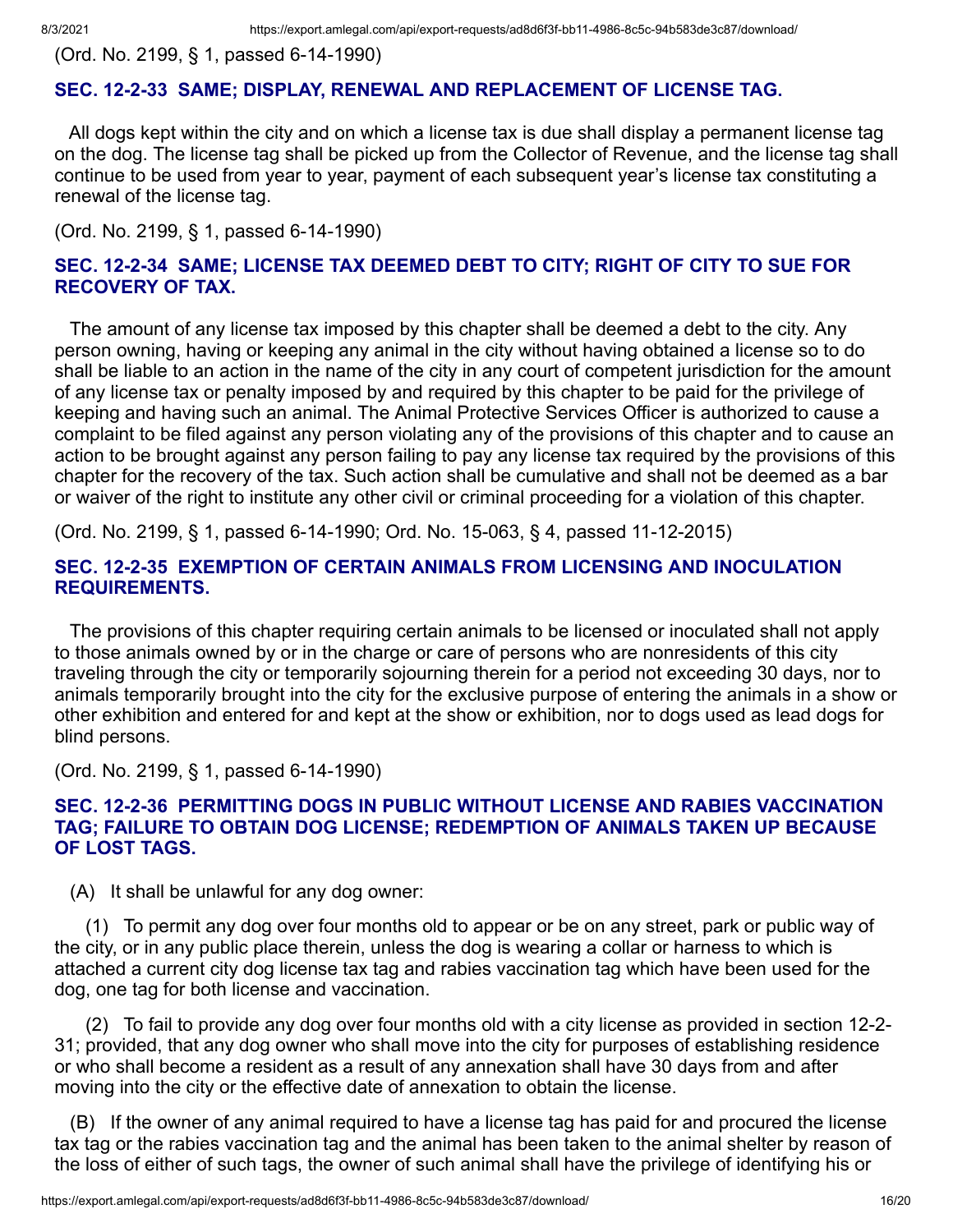her animal and proving the payment for and procurement of such tags prior to the date the animal was taken up, and, in that event, the animal shall be returned to the rightful owner upon payment of current redemption fees established in the city's *Manual of Fees.*

(Ord. No. 2199, § 1, passed 6-14-1990)

# **SEC. 12-2-37 ANIMAL TRAPS AVAILABLE TO PUBLIC.**

(A) The Division of Animal Protective Services is authorized to make animal traps available to members of the general public under the conditions stated in subsection (C) of this section.

(B) Animal traps may be checked out to citizens only upon written application to the Division of Animal Protective Services, on a form provided by the Division of Animal Protective Services. The application process shall include acknowledgment of program guidelines, to include a copy of this section, and any additional training materials as deemed necessary by the Division of Animal Protective Services. Organizations or individuals wishing to engage in Trap-Neuter-Return (TNR) shall receive training provided by the Division of Animal Protective Services and ensure the following requirements are completed for each feral cat trapped:

(1) Each cat must be trapped using humane trapping techniques. Personal traps used for TNR purposes must be inspected and approved by the Division of Animal Protective Services prior to use.

(2) Cats 12 months or older must be tested for feline leukemia and feline immunodeficiency virus, if determined by a veterinarian to be appropriate for that cat. If positive, the case will not be returned to any colony or outdoors in Greenville city limits. It may be rescued by a foster network sanctuary/program for specialized feline care, or humanely euthanized.

(3) Cats must be spayed or neutered as appropriate, vaccinated for rabies, Feline Viral Rhinotracheitis (FVRCP), Calicivirus and Panleukopenia, have their ear tipped, and be returned to the location where trapped initially.

(4) Allowances will be granted for the feeding of registered TNR colony cats under the strict adherence of a maximum 30-minute feeding schedule and documented on the TNR Tracking Form. After the feeding of the colony, all food bowls will be removed. No food source shall remain after feeding of the colony.

(5) Cats entering the TNR program must be documented for tracking purposes by the TNR care giver using the Greenville Animal Protective Services TNR Tracking Form. The veterinarian performing the procedures outlined in this section must sign the tracking form. The completed forms must be turned in to the Division of Animal Protective Services for review and statistical purposes.

(6) The individual or organization engaging in TNR shall be responsible for all costs and expenses while engaging in these activities.

(C) Animal traps provided by the city may be used only under the following conditions:

(1) The animal trap or traps may only be used to trap wild or stray animals.

(2) All animals trapped must be released at the location where the animal was trapped, or delivered or turned over to the Division of Animal Protective Services. All traps must be checked at least once every 12 hours and trapped animals released or delivered as required in this subsection.

(3) Traps may be checked out for a one-week period which may be extended for a second week if the Division of Animal Protective Services believes it to be in the best public interest to extend the check-out period.

(4) Before a trap is set, the Division of Animal Protective Services will ensure that a new application is completed by the person requesting the trap and will provide written notification to adjacent property owners/renters. In cases where property owners fail to respond or the property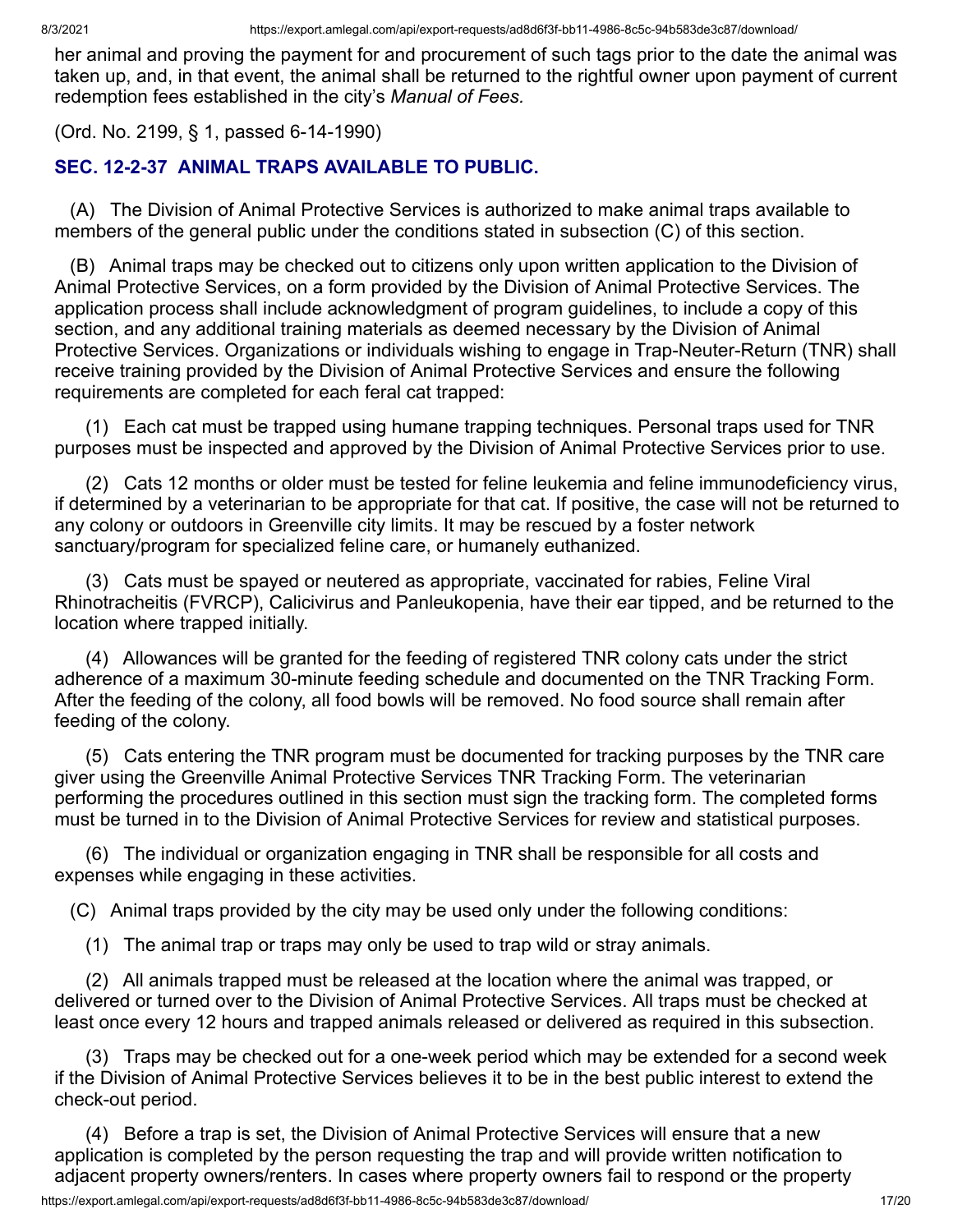appears to be vacant, the Animal Protective Services Officers will post a notice on the property by way of a door hanger at least 24 hours in advance of a trap being set.

(5) Persons who check out and set traps must give express consent for Animal Protective Services Officers to enter their premises to verify the location, manner of operation, and intended or actual use of traps.

(D) Failure to comply with the requirements of this section shall be grounds for immediate revocation of the privilege of using a city-owned animal trap, or participation in any Trap, Neuter and Return Program in addition to civil or criminal penalties as stated in section 12-2-43.

(Ord. No. 2199, § 1, passed 6-14-1990; Ord. No. 15-055, § 1, passed 10-5-2015; Ord. No. 15-063, §§ 2, 5, passed 11-12-2015; Ord. No. 16-063, § 1, passed 12-5-2016)

#### **SEC. 12-2-38 CONFINEMENT, OBSERVATION AND DISPOSITION OF SUSPECTED RABID OR HYDROPHOBIC DOGS AND DOGS WHICH HAVE BITTEN PEOPLE.**

(A) Any dog which shows symptoms of rabies or which has bitten anyone shall be penned up immediately by its owners or by the person having charge of the animal, or by the person sheltering, feeding, harboring or taking care of such animal and the Division shall be notified immediately. The animal shall be confined in a place approved by the Animal Protective Services Officer or his or her authorized representative, and under conditions approved by him or her or his or her authorized representative, for not less than ten days. The animal shall be subject to observation by the Division or a person designated by the Animal Protective Services Officer at all times during such period.

(B) If rabies or hydrophobia does not develop within such period, then the animal shall be released to his or her owner; but if either disease develops, the animal shall be destroyed by the Division in a humane manner.

(Ord. No. 2199, § 1, passed 6-14-1990; Ord. No. 15-063, § 4, passed 11-12-2015)

#### **SEC. 12-2-39 PUBLIC NUISANCES.**

(A) The following acts of a dog, cat or other animal or group of animals are declared public nuisances:

(1) Frequent, habitual howling, yelping, barking, fighting or the making of other noises which disturb the neighborhood;

- (2) Chasing, snapping at or attacking a pedestrian, bicycle rider or vehicles;
- (3) Turning over garbage containers, damaging gardens, flowers or vegetables;
- (4) Running at large while in heat;
- (5) By virtue of number or type is offensive or dangerous to the public health, safety or welfare; or

(6) Any act, noise or condition created which is offensive to people or destructive of real or personal property.

(B) Animal Protective Services Officers are authorized to issue civil citations to the owner of any animal which is a public nuisance under this section, or impound the animal, or both.

(Ord. No. 2199, § 1, passed 6-14-1990; Ord. No. 15-063, § 5, passed 11-12-2015)

#### *Cross-reference:*

*Stray animals declared public nuisance, see § 12-2-2*

#### **SEC. 12-2-40 RESTRAINT OF DOGS.**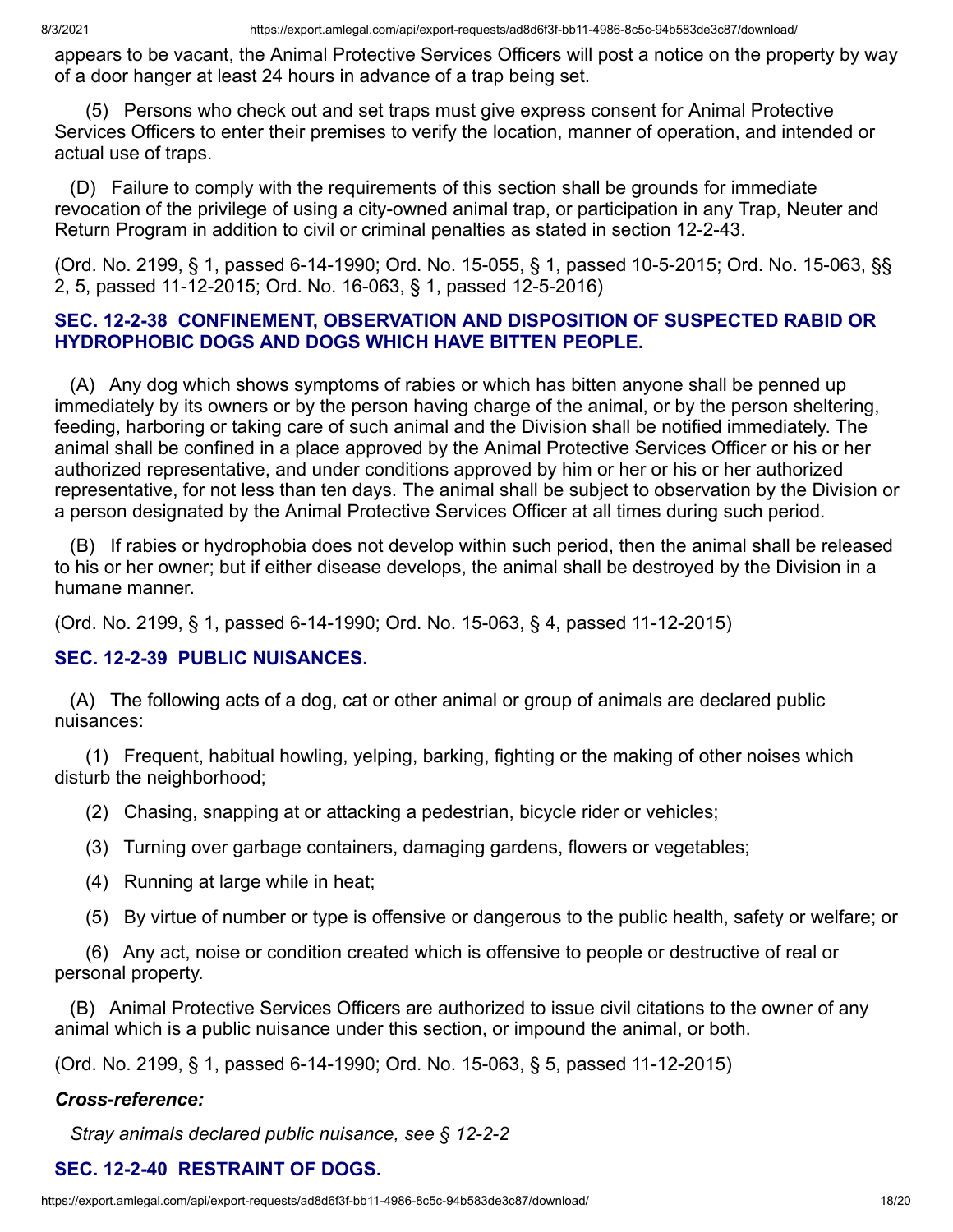(A) It shall be unlawful for any person owning or having possession, charge, care, custody or control of any dog to fail to keep the dog exclusively upon his or her own premises; provided that the dog may be off the premises if it is under control of a competent person and restrained by a chain or leash or other means of actual physical control.

(B) It shall be unlawful to permit any dog to defecate or urinate on the lawn or property of any but the owner, or upon any public or private property without the permission of the owner of that property.

(Ord. No. 2199, § 1, passed 6-14-1990; Ord. No. 2229, §§ 1, 2, passed 8-9-1990)

### **SEC. 12-2-41 KEEPING DOGS THAT CHASE OR BARK; PERMITTING FEMALE DOGS IN HEAT TO RUN AT LARGE.**

It shall be unlawful for any dog owner to keep or have within the city a dog that habitually or repeatedly chases, snaps at, attacks or barks at pedestrians, bicyclists or vehicles, turns over garbage pails, damages gardens, flowers or vegetables or conducts itself so as to be a public nuisance, or to permit a female dog to run at large while in heat.

(Ord. No. 2199, § 1, passed 6-14-1990)

### **SEC. 12-2-42 VIOLATIONS OF CHAPTER; NOTICE.**

(A) In administering their duties under this chapter, the Animal Protective Services Officers are empowered to issue citations to any person, if there is probable cause to believe that he or she has violated any of the provisions of this chapter. Citations issued may be delivered in person to the violator by the Animal Protective Services Officers, or they may be mailed to the person, if he or she cannot be readily found. Any notice or citation delivered or mailed shall direct the violator to appear at the office of the Revenue Collector of the city within five days.

(B) The Animal Protective Services Officers shall cause all citations to be consecutively numbered in triplicate and records shall be kept in such a way that all citations may be accounted for.

(Ord. No. 2199, § 1, passed 6-14-1990; Ord. No. 15-063, § 5, passed 11-12-2015)

#### **SEC. 12-2-43 SAME; PENALTIES.**

(A) Any violation of this chapter shall subject the offender to a civil penalty in the amount stated in the *Manual of Fees* for the city. Violators shall be issued a written citation which must be paid to the revenue division of the Finance Department within five days.

(B) Notwithstanding subsection (A) above, provisions of this chapter may be enforced through equitable remedies issued by a court of competent jurisdiction.

(C) In addition to or lieu of, remedies authorized in subsections (A) and (B) above, violations of section 12-2-14 may be prosecuted as a misdemeanor in accordance with G.S. 160A-175.

(Ord. No. 2199, § 1, passed 6-14-1990; Ord. No. 2650, § 1, passed 6-10-1993)

#### **SEC. 12-2-44 BIRD SANCTUARY.**

(A) A bird sanctuary is created and established within the corporate limits of the city.

(B) It shall be unlawful for any person to hunt, kill, trap or otherwise take any protected bird within the corporate limits of the city except pursuant to a permit issued by the North Carolina Wildlife Resources Commission under G.S. 113-274(c) or under any other license or permit of the Wildlife Resources Commission specifically made valid for use within city limits. For the purpose of this section, a protected bird means any bird except a bird classed as a pest under G.S. Chapter 113,